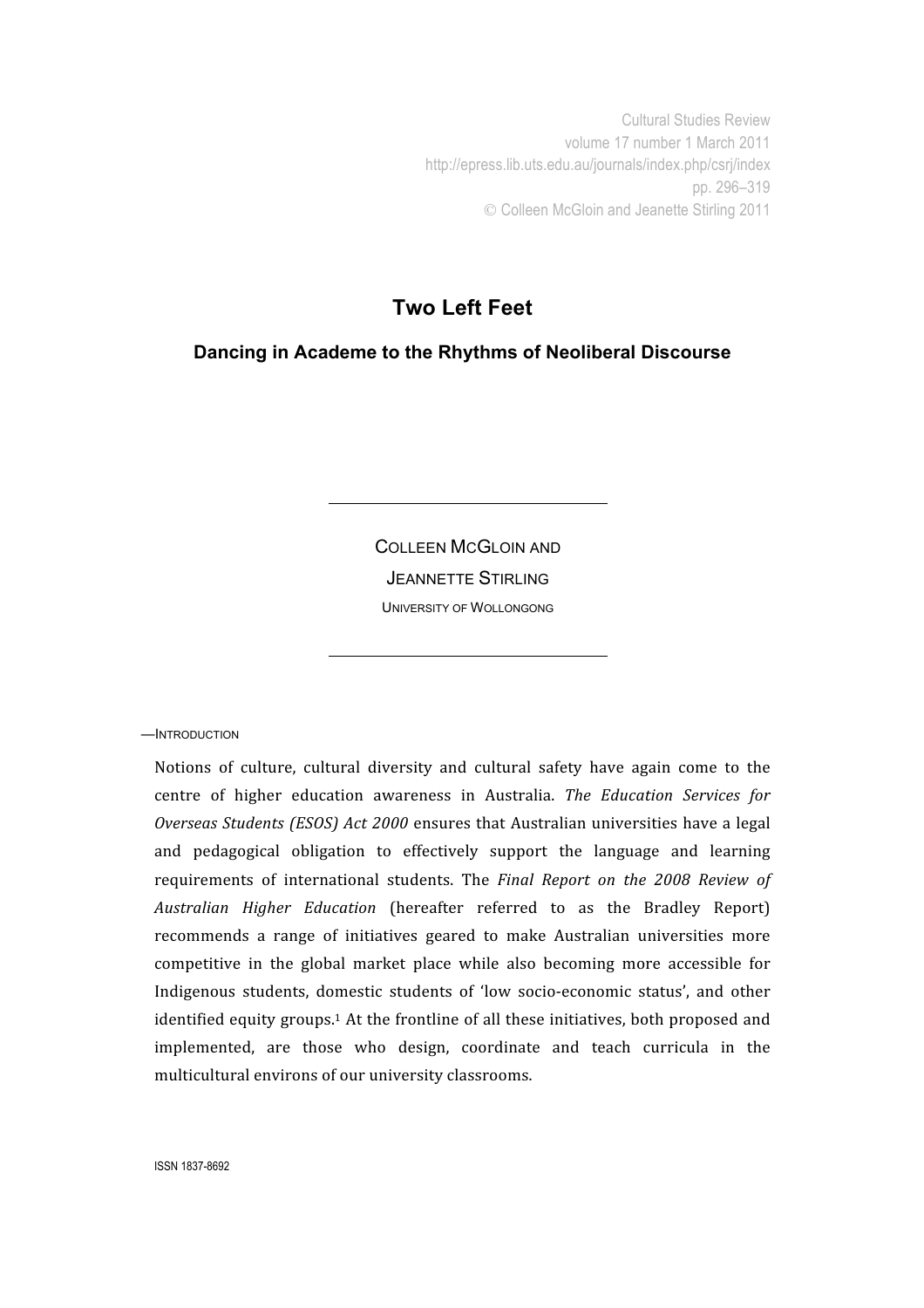The
question
we
explore
in
this
essay
is
how
to
respond
substantively—and ethically-to the sorts of initiatives sketched above. How do we best meet the needs of all our students while stepping through our roles to the sometimes discordant rhythms
 that
 can
 resonate
 through
 the
 hallways
 of
 Australian
 universities?
 We engage this question through discussion of one of the more recent initiatives in Australian
higher
education:
the
move
to
introduce
Indigenous
cultural
competence into
 national
 curricula.
 Through
 the
 following
 discussion
 we
 examine
 current models
 of
 cultural
 competence
 and
 consider
 some
 of
 the
 conceptual
 and
 policy frameworks shaping its implementation. We also contemplate, in our critical awareness
 of
 neoliberal
 discourse's
 endorsement
 of
 cultural
 competence,
 how,
 as non-Indigenous academics, we continue to negotiate a speaking position from within teaching contexts to which, culturally, we do not belong, yet are ethically committed.
 In
 an
 effort
 to
 move
 beyond
 the
 current
 orthodoxy
 of
 cultural competence,
we
want
to
begin
a
conversation
about
speaking
positions
that
refuses to
 disarticulate
 culture
 from
 gender,
 age,
 class,
 sexuality
 and
 other
 considerations that inscribe subjectivity. Our aim is to understand the underpinnings of 'cultural competence'
 as
 a contemporary
 preoccupation
 and
 to
 unmask
 the
 relations
 of power that give rise to its discursive authority.

We situate this article within the current debates surrounding cultural competence
and
the
Bradley
Report
while
drawing
from
various
theoretical
insights into
what
might
constitute
an
ethics
of
mindfulness
 towards
students
 from
diverse cultural
backgrounds.
We
raise
questions
about
whether,
or
how,
models
of
cultural competence can be useful, or if such programs are always constrained by the institutional
relations
of
power
 that
organise
 their
implementation.
We
have
 found that a neat and systematic review of the existing literature is beyond the focus of this article: the iterations of cultural competence are diverse, often discipline specific and speak to multiple foci. Rather, we examine the implications of the policy as it currently stands. Our discussion is therefore dialogic and we deploy the metaphor of dance to choreograph our experiences of teaching which underscore our
concerns
about
cultural
competence
programs
in
their
current
formations.

Navigating the culturally diverse terrain of today's university teaching and learning spaces is complex. It is particularly so in a climate where class sizes are increasing
and
many
academics
are
being
required
to
do
more
with
fewer
resources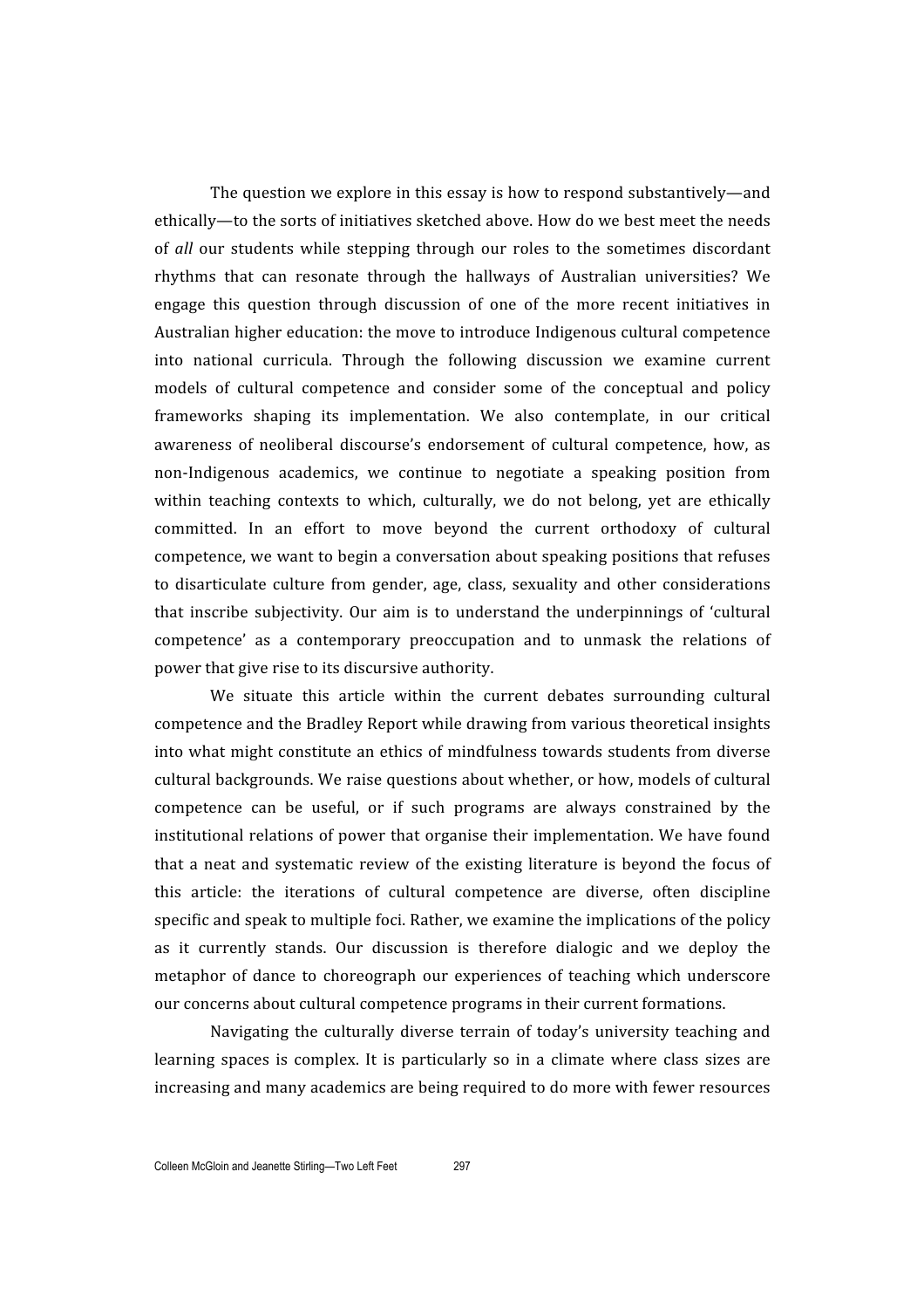while simultaneously remaining innovative in their teaching practices and productive
in
research
output.
To
again
draw
on
the
metaphor
of
dance,
the
complex choreography of the classroom should, at least notionally, aspire to some sort of synchronous and meaningful relationship between words and acts, policy and practice:
 between
 conceptualisation
 of
 the
 required
 steps
 and
 execution.
 The rhythms of these choreographies should also draw students, all students, into the challenges,
excitement
and
creative
pleasures
of
learning.
This
article's
metaphorical reference point is by no means a trivialisation of the subject matter. On the contrary, it
 suggests
 the
 deftness
 of
 movement
 required
 as
 we
 navigate,
 albeit,
 at
 times awkwardly and anxiously, attempts to reconcile our concerns as educators with the prevailing discursive terrain that regulates much of what we do and how we do it. In relation to our disciplinary backgrounds in cultural studies, we see this as an important
 discussion,
 one
 that
 must
 be
 understood
 in
 the
 context
 of
 institutional power,
the
politics
of
identity
and
of
the
overarching
discourses
of
neoliberalism.

## —FINDING THE RHYTHM: POLICY, PERFORMANCE AND PRACTICE

The Bradley Report's authors outline the vision for national higher education to 2020. They argue that to realise this vision, 'A streamlined system with clearer roles for the Australian and state and territory governments, greater and fairer choice, more effective regulation and greater flexibility of provision is needed.'2 While not prescribing
any
 formal
restructuring
processes
as
such,
 the
report
panel
develop
a narrative of progressive institutional policies that mobilises the language of neoliberalist
 discourse.
 To
 be
 successful
 in
 attracting
 government
 funding, institutions are advised to foster innovative cultures that are nevertheless regulated at
 a
 semantic
 level
 by
 words
 such
 as 'accountability',
 'competiveness'
 and 'performance
indicators',
and
at
the
policy
level
by
the
economic
imperatives
of
the national
and
international
marketplace.

In
 key
 areas
 our
 home
 university
 has
 pre‐empted
 some
 of
 the recommendations of the report: most notably with initiatives to provide access to higher education for equity students and those of 'low socio-economic status' from regional
and
remote
areas
through
a
network
of
access
centres
established
in
2000, and
through
an
Indigenous
Centre,
located
on
the
central
campus
to
provide
support and
 mentoring
 for
 Indigenous
 students
 as
 well
 as
 delivering
 Indigenous
 studies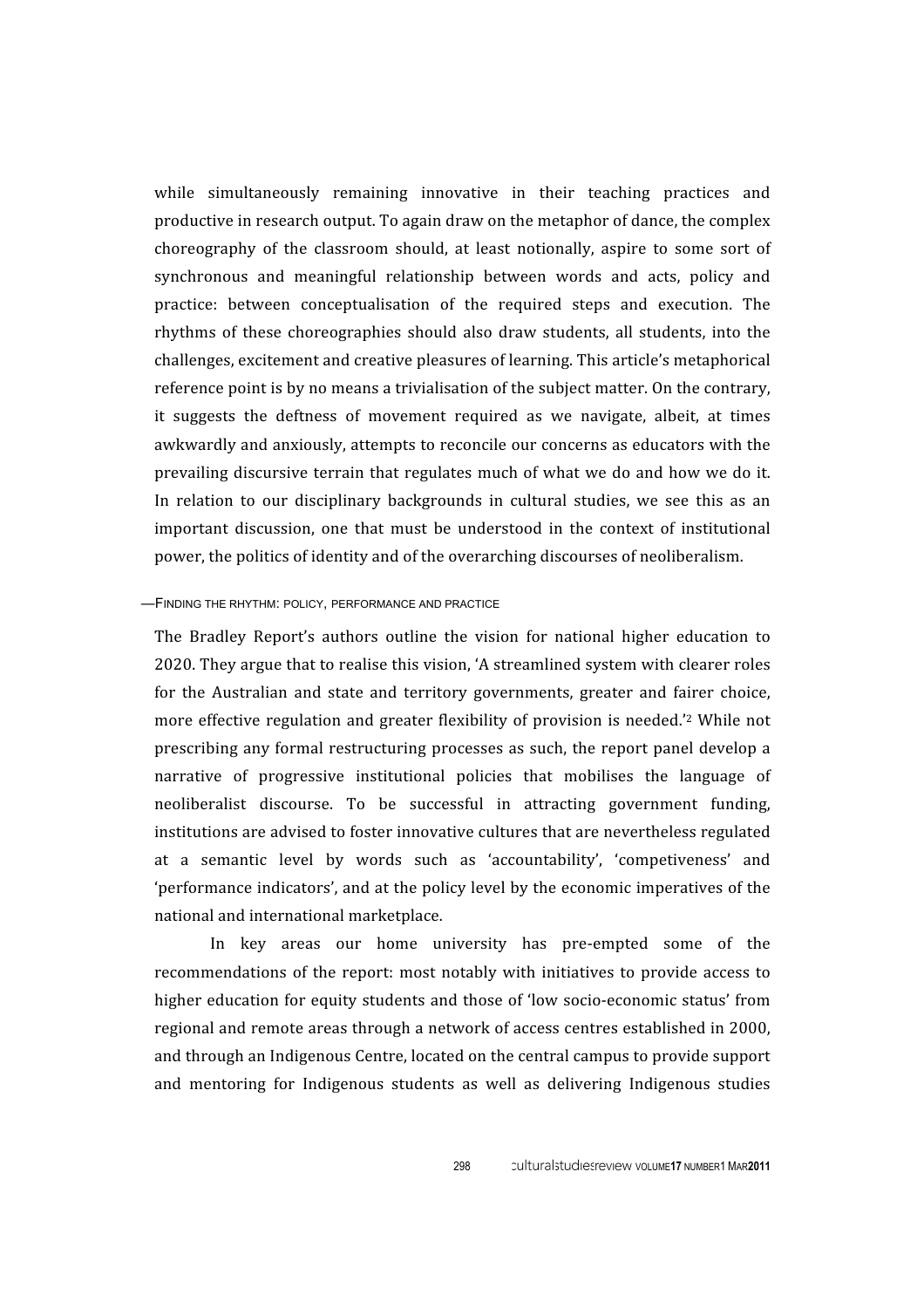subjects to the regional network. These are the areas in which we both work and where we have noted over the past few years growing tensions between imperatives to
 increase
 access
 for
 equity
 and
 Indigenous
 students,
 and
 seemingly
 irresolvable difficulties in sustaining programs that facilitate successful transition and retention in a higher education environment. We argue that, at least in part, some of these difficulties can be traced back to the increasing corporatisation of universities within the matrices of neoliberalist discourse and higher education management.

On one hand, the managerial language of the Bradley Report is a call for greater transparency of practice and draws on various regimes of surveillance performance
indicators,
external
and
internal
audits
and
reviews—to
measure
and police accountability. On the other hand, and as other researchers have noted, this is a language economy that fosters a climate of distrust and suspicion and an urgency 'to be seen' to be compliant.<sup>3</sup> Indeed, so much time can be spent benchmarking, organising
and
attending
review
meetings,
writing
applications
 for
 various
awards and
citations
that
signify
the
individual's
capacity,
and
by
extension
the
institution's capacity,
 for
marketable
 excellence,
 that
 teaching
 academics
 can
 end
 up
 feeling
 as though
 they
are
players
in
scenes
reminiscent
of
Fritz
Lang's
1927
 film *Metropolis*: workers
only
there
to
service
the
apparatus.

Stephen Ball effectively captures this scenario with his argument that the 'policy
 technologies'
 of
 higher
 education,
 with
 their
 attendant
 demands
 for 'performativity',
create:4

a culture and a mode of regulation that employs judgements, comparisons and
 displays
 as
 means
 of
 incentive,
 control,
 attrition
 and
 change—based on
rewards
and
sanctions
(both
material
and
symbolic).
The
performances (of
individual
subjects
or
organizations)
serve
as
measure
of
productivity or
output,
or
displays
of
'quality',
or
'moments'
of
promotion
or
inspection. As such they stand for, encapsulate or represent the worth, quality or value of an individual or organization within a field of judgement. The issue of who controls the field of judgement is crucial.<sup>5</sup>

He
suggests
 that
rather
 than
producing
an
integrated
and
sustainable
 teaching
and learning environment, these regulating technologies too often result in 'spectacle, or game-playing, or cynical compliance': what he calls 'fabrications' comprised of the privileged
signifiers
sanctioned
by
an
organisation.6
Pressures
to
be
competitive,
to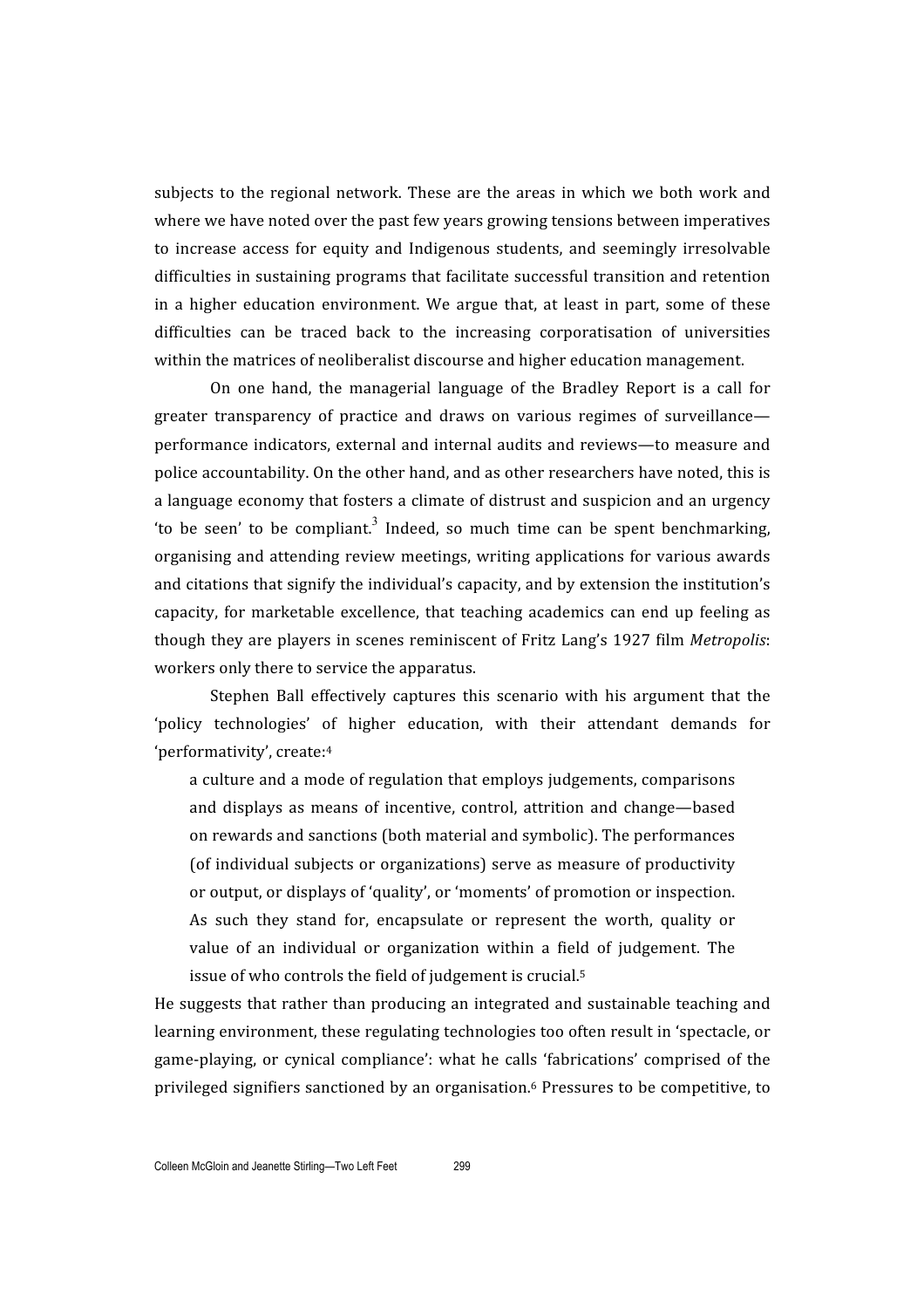identify and realise key performance indicators, to be constantly innovative, entrepreneurial and so on, comprise the apparatus—the policy technologies—still governing
many
of
our
professional
lives
in
2011.
It
is
an
idea
that
Colleen
McGloin explores in relation to the cultural politics of teaching awards in an increasingly individualistic and competitive higher education climate.<sup>7</sup>

In the past fifteen vears or so there has been a growing body of scholarly work that engages with higher education policy as discourse. Following the work of Michel Foucault, much of this work has set about examining the ways education policy
 language
 constitutes
 academic
 workers
 as
 subjects. Foucault
 expressed reservations about merely treating discourse 'as groups of signs (signifying elements referring to contents of representations)'. He insisted that any analysis should entail consideration of discourse as a set of practices 'that systematically form the objects of which they speak'.<sup>8</sup> It is at this level that researchers such as Ball. Bronwyn Davies, Henry Giroux, Peter McLaren and others engage with policy as discourse through examining those practices that derive from the fusion of neoliberalist
 discourse
 and
 the
 language
 of
 higher
 education
 management.9
 In various ways, all express concerns about the consequences of a free market fundamentalism that produces what McLaren calls the 'pedagogical unsaid', or hidden curriculum, that glosses over the embodied exigencies of teaching and learning while simultaneously miming a critical awareness of cultural diversity. We will return in more detail to the embodying nature of teaching and learning. For now, we want to note this as a framing device for discussing the to-ing and fro-ing we do in our teaching practice as we attempt to ascertain, acknowledge, relate to, and
accommodate
the
multiple
speaking
positions
of
our
students
while
negotiating our own positionalities within the ever-changing sociocultural rhythms of contemporary
academic
life.

Davies argues that any examination of this field must take place at the levels of
both
'rationality'
and
'desire':

It is not a choice between compliance and resistance, between colonizing and being
 colonized,
 between
 taking
 up
 the
 master
 narratives
 and resisting them. It is in our own existence, the terms of our existence, that we need to begin the work, together, of decomposing those elements of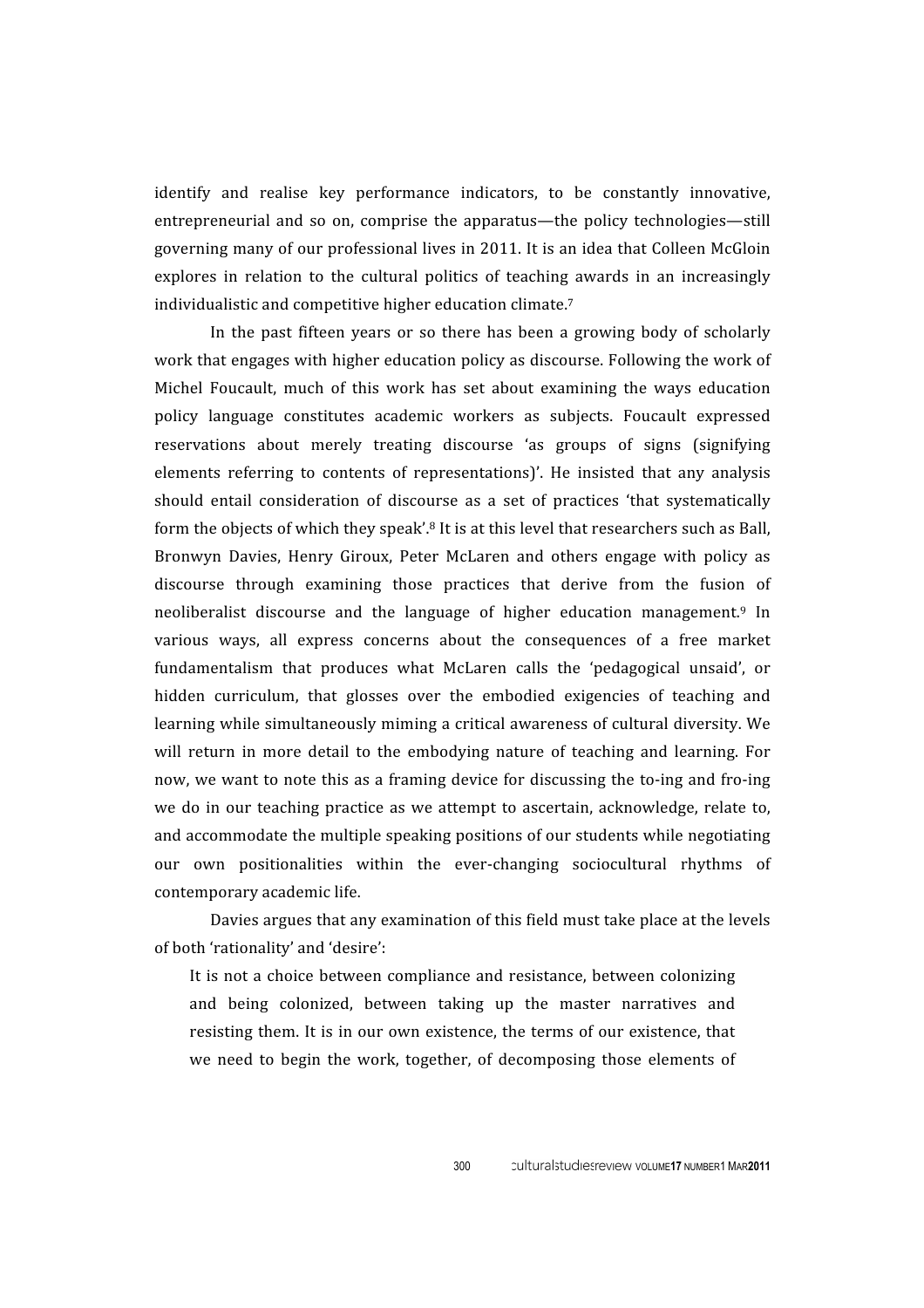our world that make us, and our students, vulnerable to the latest discourse
and
that
inhibit
conscience
and
limit consciousness.10

While acknowledging both the possibilities and constraints of engaging policy as discourse, Carol Bacchi nonetheless affirms that this is a productive line of interrogation
precisely
because
it
allows
us
 to
identify
and
 think
about
 the
various ways that policy-as-discourse limits and permits what counts as intelligible speech in
the
context
of
proposed
reforms.11

Of
 course,
 Foucault's
 work
 also
 provides
 ways
 to
 explore
 questions
 about how we as constituted subjects locate ourselves in relation to the policy technologies
of
our
workplace:
how
we
navigate
what
he
calls
 the
'games
of
 truth' governing our professional identities and our institutional practices. For Foucault this is serious business. The 'care of self' is intimately entwined with how we understand
those
regimes
of
'truth'
that
recruit
and
govern
us
as
subjects;
in
other words, those relationships of power that allow us to speak or keep us silent.<sup>12</sup> These games
of
truth
are
not
mere
word
play
or
semantic
amusements
 for
Foucault.
Only through
understanding
how
they
shape
the
practices
constitutive
of
self‐formation, can
we
begin
to
reconstitute
identity
and
subjectivity;
begin
to
ask
questions
about how we govern and how we are governed.<sup>13</sup> Or, as Michael Peters puts it, develop a greater awareness about 'the ethics of self-constitution' in relation to the wider discursive
 frameworks.14
 Lew
 Zipin
 and
 Marie
 Brennan
 cover
 similar
 ground drawing on Pierre Bourdieu's notion of *habitus* to explore questions of how to renegotiate in ethical ways those policy initiatives that demand compliance at the cost
 of
 silence.
 They
 argue
 the
 necessity
 for
 a
 'reflexive
 search
 for
 critical mindfulness—our
own,
and
that
of
colleagues'
as
we
go
about
our
work
as
teachers, researchers
and
citizens
in
our
workplaces.15

Alain Badiou provides another dimension in our search for an ethical practice
 of
 cultural
 competence,
 which
 complicates
 further
 our
 concern
 regarding compliant lip service to current conceptual models. Badiou critiques the 'mindless catechism'
 of
 ethics
 and
 its
 absorption
 by
 Western
 capitalism
 into
 a
 conservative consensus
of
human
rights.
He
reminds
us
that
in
advocating
for
an
ethical
practice, we risk returning to the very model of neoliberalism we are undermining.<sup>16</sup> Badiou calls for an 'ethics of truths', or of 'processes of truth, of the labour that brings some truths
into
the
world'.17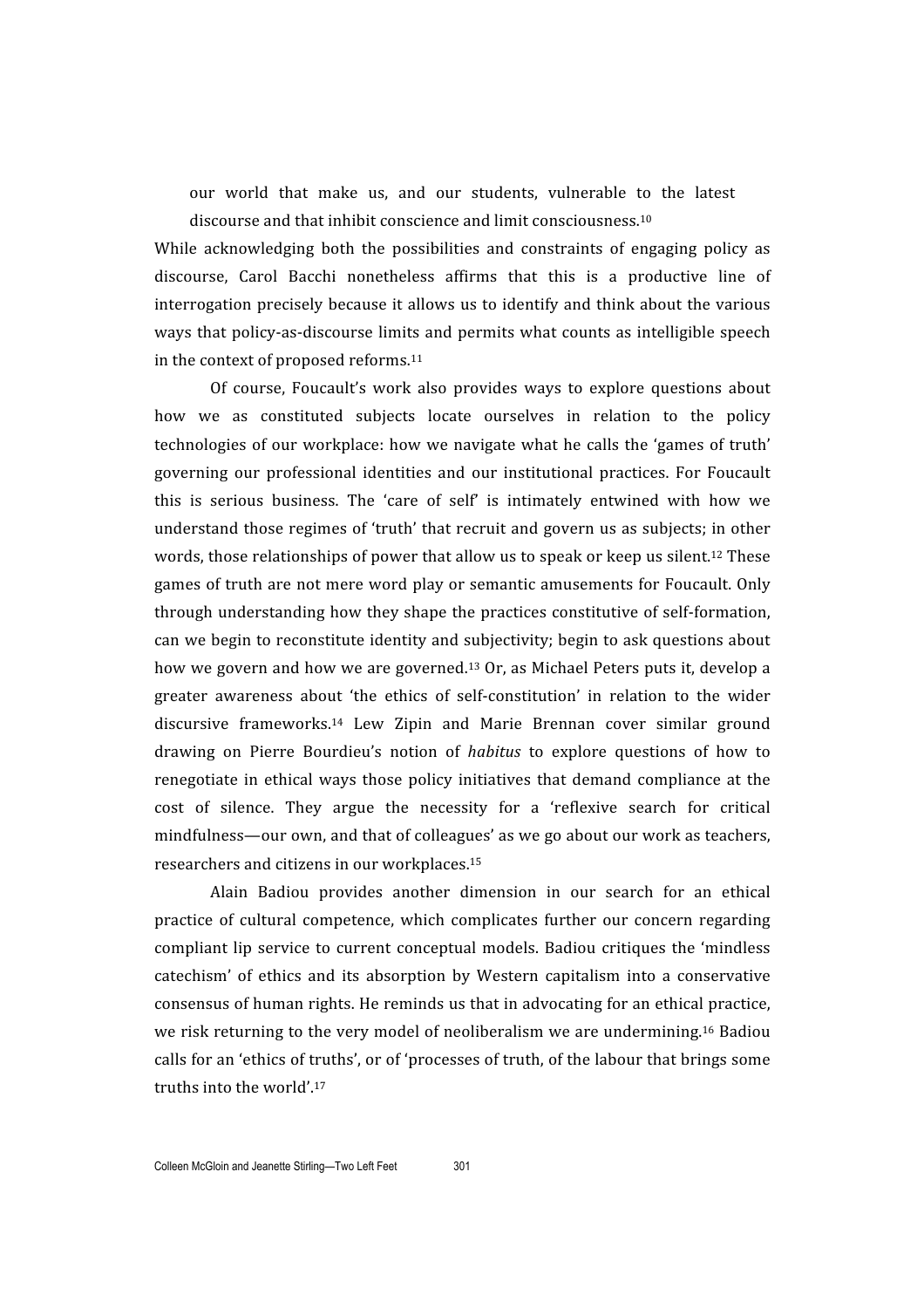Although
 drawing
 on
 different
 theoretical
 frameworks
 and
 methodological approaches,
 the
pressing
issue
at
 the
heart
of
much
research
into
higher
education policy
produced
over
these
last
fifteen
years
is
how
to
work
with
policy
as
it
shapes our
practices,
and
how
to
do
so
ethically,
substantively
and
truthfully.
Perhaps
these are old-fashioned terms, not in the spirit of much contemporary theoretical work in circulation, and we register the on-going philosophical challenges to them in the light of their absorption by contemporary discourses of neoliberalism. Nevertheless, they
occupy
an
undeniable
and
compelling
place
in
the
concerns
that
exercise
those who research in this area—as, indeed, they do for us in this article—and as such demand
attention.
What
we
are
noting
here
are
the
seemingly
irresolvable
tensions that reside in the gap between practice and theory. It is these tensions that drive us to search for more satisfactory possibilities that might better 'choreograph' our movements through the contestatory terrain of our work lives, make us better educators,
and
provide
the
basis
for
a
new
language
that
resists
the
more
reductive demands
of
corporate
managerialism.

We worry that rather than fostering mindful responses shaped by the idea(I)s of social justice and equity central to the Bradley Report's recommendations,
the
kind
of
apparatus
fostered
by
these
conditions
of
practice
can too often reduce impulses for academic innovation to a series of 'box ticking' exercises
so
radically
disconnected
 from
the
business
of
credible
practice
that
they merely conform to the letter of the recommendations and so stand in place of sustainable and ongoing implementation. In this climate, 'innovative' and 'competiveness'
can
be
code
for
doing
more
with
reduced
funding
and
infrastructure or
 developing
 a
 model
 that
 looks
 good
 for
 the
 semester
 relevant
 to
 career progression
and
then
falls
by
the
wayside.
As
Christine
Asmar
and
Susan
Page
point out, while recommending initiatives to increase Indigenous access to higher education
and
identifying
 the
need
 for
universities
 to
develop
cultural
competence at
curricula
and
staffing
levels,
the
Bradley
Report
is
surprisingly
circumspect
about how these aims are to be achieved.<sup>18</sup> Asmar and Page argue that the national push to incorporate
 cultural
 competence
 into
 curricula
 and
 the
 wider
 higher
 education environment is too important an initiative to fall prey to a hasty and non-reflexive utility in
 the
 guise
 of
 considered
 compliance.
 They
 are
 concerned
 there
 are
 not enough Indigenous staff in the university system to adequately realise the initiative.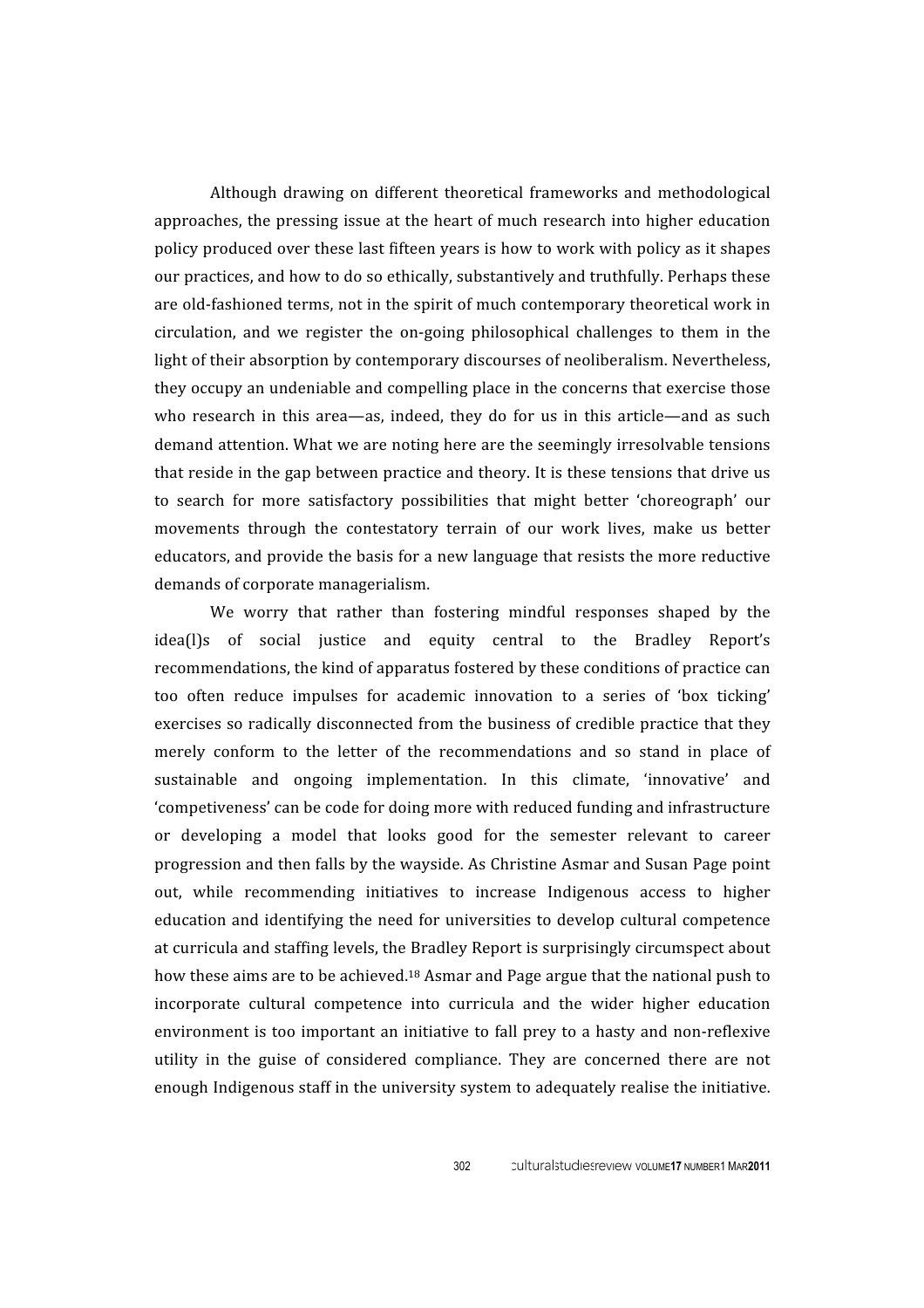We are concerned that the pressures to nevertheless comply will ultimately result in a model that falls significantly short of the intended outcome.

—'SAMPLING': THE RHYTHMS OF SOME MULTICULTURAL CLASSROOMS

## *Sample one*

In a recent seminar for a 200-level Indigenous Studies subject, a light-skinned male student who publicly identified as Indigenous and was known to come from a financially comfortable middle-class family took issue with another student, the visibly non-Anglo daughter of Vietnamese 'boat people' who arrived in Australia in the early 1970s. In a tutorial where discussions focused around issues of colonial policy,
the
interchange
between
these
students
proceeded
as
follows:

Vietnamese Australian student: 'I understand what it's like to be marginalised
and
othered
in
this
country.
My
parents
came
here
on
a
boat with no English and worked so hard just so we could survive and I could have
the
benefit
of
an
education.'

*Indigenous
student*: 'All
due
respect,
but
you
couldn't
possibly
understand what it's like to be Indigenous in this country.'

The unfortunate outcome of this silencing of the Vietnamese student's narrative resulted
 in
 her
 becoming
 noticeably
 distressed
 and
 leaving
 the
 room. Notwithstanding the gender relations at play, this interchange brings into view what we see as the dangerous hierarchies of suffering that result from the competing forces integral to the neoliberal discourses informing current models of cultural competence. We
 suggest,
 and
 indeed,
 the
 literature
 suggests
 to
 us,
 that
 cultural competence
 as
 it
 is
 marketed
 in many
 Australian
 contexts
 sets
 up
 hierarchies
 of difference whereby certain narratives override and, in many instances, silence others. Clearly,
 the
 Vietnamese
 student
 sought
 to
 relate,
 empathise
 and
 share
 her own knowledge of what it is like to be positioned as an 'outsider'. To be fair, the Indigenous student's response was respectful in tone; the problem is that the hierarchy of suffering was already in place: the Vietnamese student could not understand
 regardless
 of
physical
difference,
because
 one
culture
 took
precedence in
 this
context
over
another,
and
one
set
of
histories
assumed
more
suffering
 than another.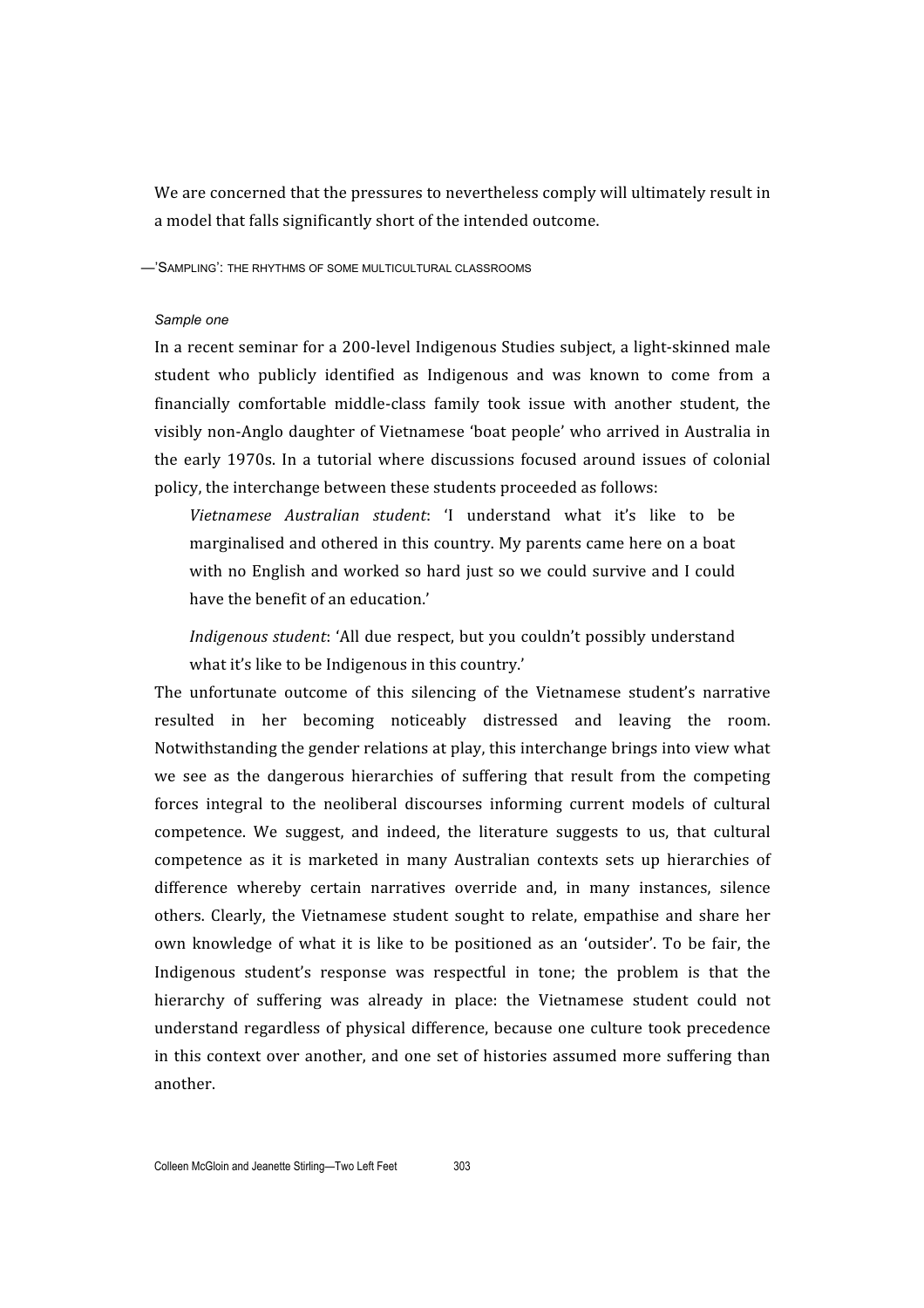#### *Sample two*

One of the authors was teaching a subject in Indigenous Studies. There were Indigenous students known to her in the course. Of the twenty-two students in the class,
one
was
a
black
woman
from
Kenya.
In
an
effort
to
apply
and
demonstrate
an ethics
 of
 teaching
 that
 demonstrated
 inclusivity
 the
 teacher
 invited
 the
 student, when it became her turn, to give a class presentation that focused on her own culture. This
 was
 a
 successful
 exercise. The
 student
 was
 pleased
 to
 impart
 her knowledge and the class interested to receive it. A mutual interchange of teaching and
learning
 occurred.
However,
 towards
 the
 end
 of
 the
 presentation,
 the
 teacher noted the silence of an otherwise vocal Indigenous student who later confided that he
found
it
difficult
to
say
anything
when
a
black
person
was
speaking.

# *Sample three*

In the university Indigenous Centre a computer lab is provided for use by Indigenous students. On a few occasions Asian students from a language college located within the university were seen working on the computers in the lab, probably
when
the
computers
in
their
lab
were
all
in
use.
The
international
student language centre and the Indigenous Centre are immediately adjacent, sharing the same building. The international students were forcefully told by some Indigenous students that they could not use the Indigenous lab as 'this is a "safe space" designated
for
Indigenous
students
only'.

# *Sample four*

In a first-year Women's Studies subject comprised of domestic and international students
 from
 diverse
 cultural
 backgrounds,
 an
 Indigenous
 consultant
was
invited to speak with the class in a lecture format about Aboriginal histories and the Stolen Generations. Through a series of personal anecdotes the speaker, rather than drawing
students
into
a
deeper
consideration
and
understanding
of
the
catastrophic consequences
 of
 colonialism
 for
 Aboriginal
 peoples,
 made
 them
 feel
 directly responsible for the policies. Many of the international students—most from non-English
speaking
backgrounds—shut
down,
unable
 to
 find
a
point
of
connection
or to relate the anecdotes to the recommended readings for this section of the subject. A
 significant
 proportion
 of
 the
 students
 were
 young
 women
 from
 Islamic backgrounds,
 who
 felt
 so
 overwhelmed
 by
 the
 speaker's
 comments
 and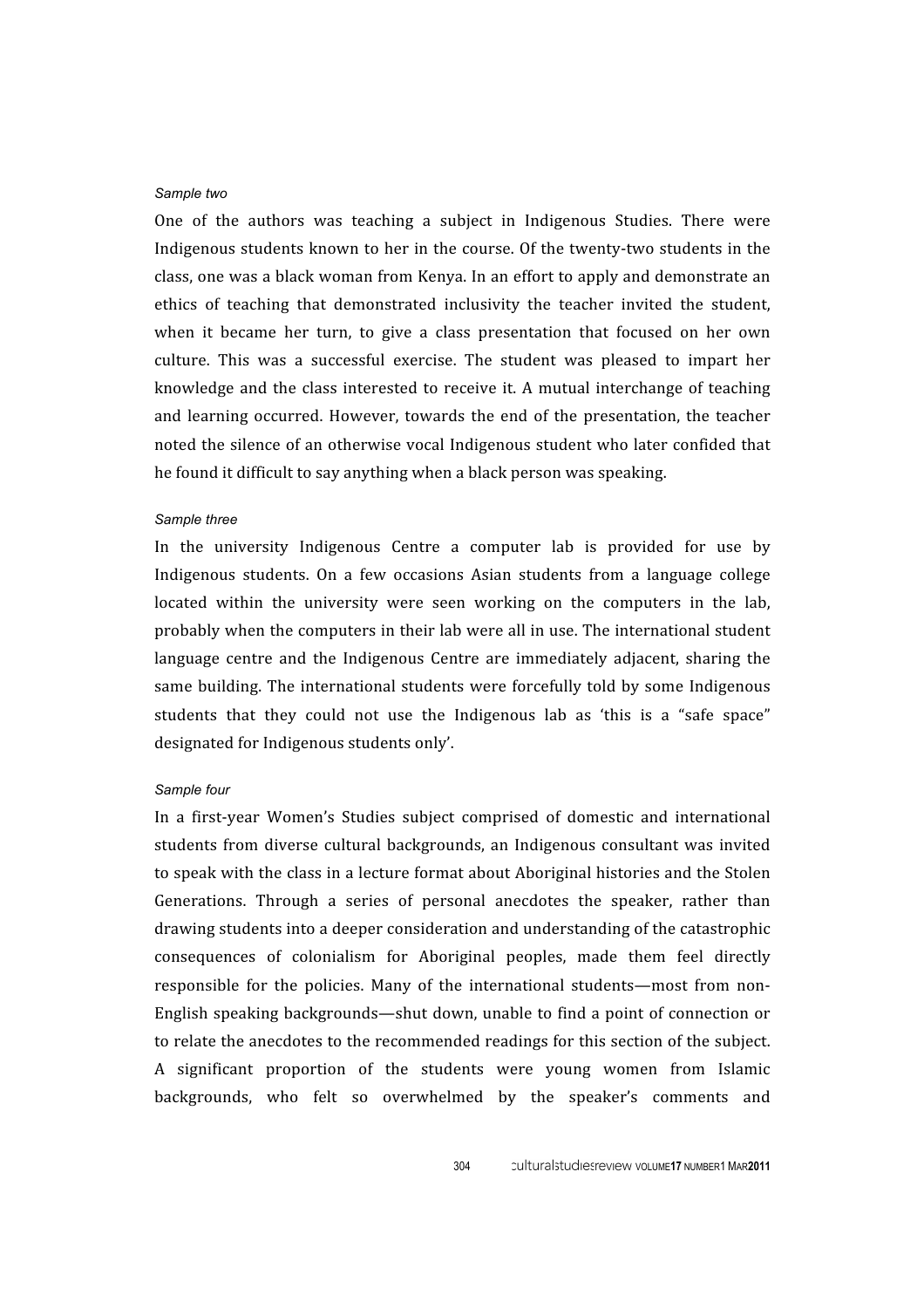observations that they were completely silenced, feeling unable to speak or write about
this
section
of
the
subject;
two
withdrew
from
the
subject.

These
examples
are
but
glimpses
of
the
daily
terrain
of
our
teaching
practices
where current
 discourses
 of
 cultural
 competence
 do
 not
 fit
 with
 what
 we
 see
 and experience,
and
where
 the
very
idea
of
cultural
'competence'
as
it
currently
stands sets up its own binarisms that disarticulate the histories and narratives of certain students, rendering learning spaces safe for some and not others. These situations occur often enough to inspire us to consider possibilities for praxis where mindfulness of differential histories, beliefs and experiences can be in some way instituted without negating difference or resorting to essentialism. We are aware that
this
sounds
somewhat
utopian
and
reiterate
that
we
see
this
article
as
a
starting point for discussion rather than a prescription for alternative 'programs'. We are also cognizant that, in practice, there is a negotiation that occurs in each situation where any idea(l) of 'competency' is contingent on far more than current cultural competence programs can offer as packages for learning. In other words, if it is culturally
 sound
 or
 competent
 to
 understand
 the
 complex
 histories
 of
 Indigenous peoples
in
order
to
understand
the
specific
needs
of
that
group,
then
how
do
we,
as educators,
respond
when
we
are
 faced
with
students
who
are
not
directly
affected by
that
history
and,
because
of
the
pervasiveness
of
the
discourse,
silence
others
as illustrated
in
the
first
example?

On
 the
 other
 hand,
 how
 do
 we
 ensure
 a
 speaking
 position
 for
 the
 silenced Indigenous student who feels she or he is not 'Indigenous enough' because she or he is light-skinned? And how do we teach Indigenous students that the colonial violence
experienced
by
 Indigenous
people
intersects
with
 the
appalling
 treatment of Chinese people during the early colonial period and continues to inform the anti-Asian sentiment often expressed today? We are not making accusations of racism here, but noting how ideas of cultural safety are internalised as they are now played out
in
public
spaces
in
ways
that
exclude
difference,
precisely
as
they
purport
to
be inclusive.
At
the
core
of
our
inquiry
are
two
central
questions:
how
do
we
effectively negotiate (with a view to deconstructing) the hierarchy of cultures that is set in place
through
cultural
competence
programs;
and
how
do
we
do
this
and
also
locate a speaking position for ourselves? Specifically, how do we heed the call for greater cultural
 competence
 in
 the
 multicultural
 environment
 of
 the
Australian
 university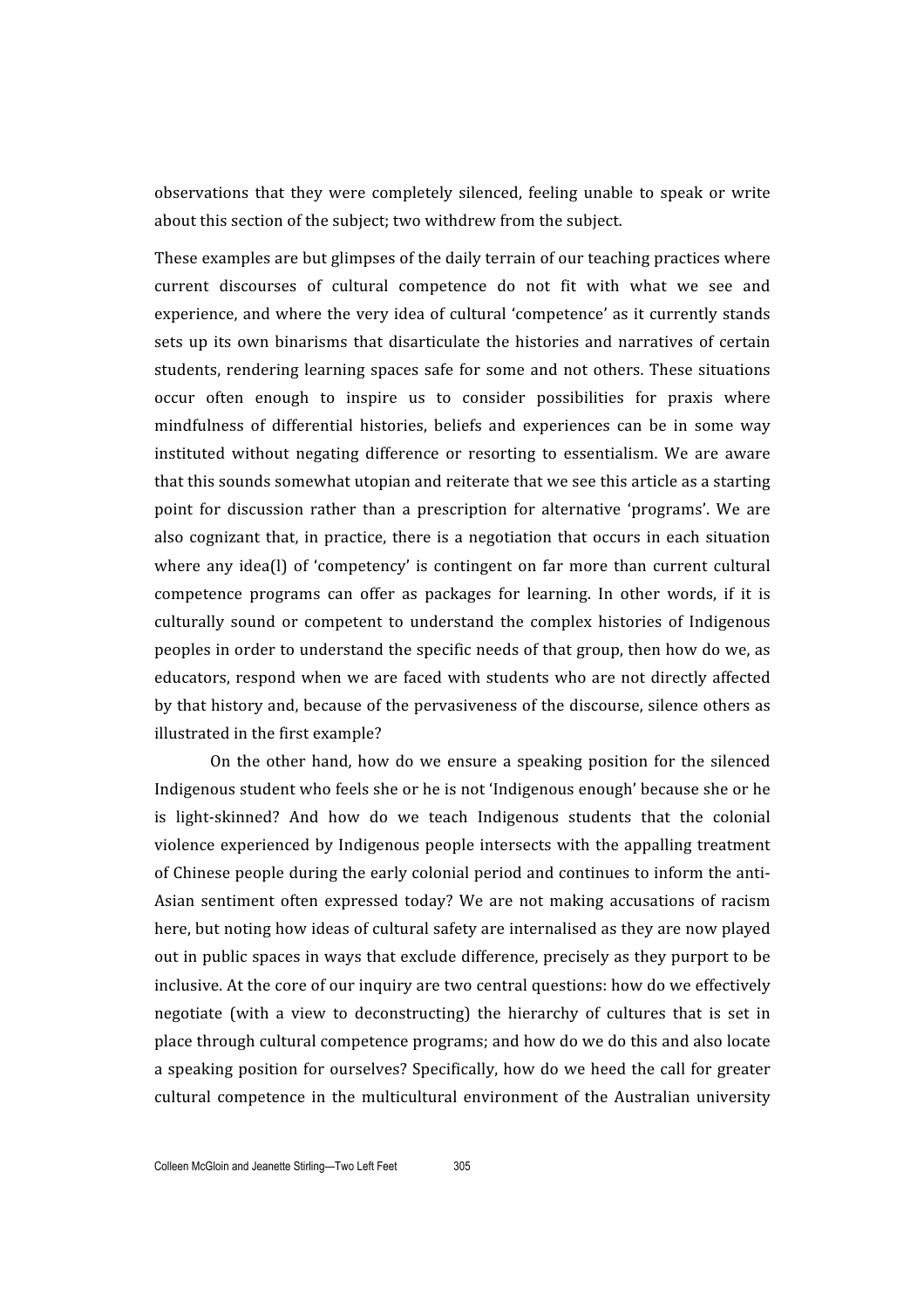system? How, as non-Indigenous academics, can we best respond effectively to the Bradley Report's finding on access, retention and success for Indigenous students without resorting to a 'box ticking' response to a complex and urgent issue?

# —CULTURAL COMPETENCE: WHAT *IS* IT ALL ABOUT?

The term 'competence' derives from the Latin *competentia* which translates as expertise. This definition raises the question: how does one acquire cultural expertise?
And,
if
one
can,
how
does
such
an
attribute
translate
across
the
multiple sites and contexts comprised in our teaching? In order to tease out what cultural competence
means
in
its
current
manifestation
in
the
Australian
university
system, and
to
consider
how
it
might
exceed
the
limitations
of
its
neoliberal
preoccupations to acquire some usefulness in addressing institutionalised racism, we need firstly to briefly
outline
the
terrain.

The
term
has
acquired
considerable
currency
in
recent
years.
Mark
Furlong and Rhonda Brown observe in their critique that its status is positive.<sup>19</sup> It is a discourse
complementary
 to
multiculturalism
and
similarly
underscored
by
regard for undifferentiated notions of respect for all cultures. Cultural competence in its varying
 forms
 has
 permeated
all
 cultural
institutions
including
mainstream
media. However, most work in this area constitutes a wholesale deference to an idea that neither
acknowledges
nor
engages
with
its
 tensions
and
 contradictions
 or,
indeed, its application to both educators and students. We therefore believe that cultural competence
 operates
 as
 a
 kind
 of
 transcendental signifier
 that
 regulates
 all institutional
sites
through
programs
that
'teach'
respect
for
difference,
often
in
ways that conform to the precepts of managerialism; that is, through brief courses that by virtue of their brevity generalise and essentialise the complexity of cultural differences.

In
this
context,
cultural
competence
assumes
a
'knowing'
beyond
dispute
or detraction, as exemplified in a recently circulated email to university staff from Universities Australia, the national peak organisation representing Australia's universities:

Universities Australia has signed a funding agreement with the Commonwealth
 for
 a
 \$500,000
 Indigenous
 Cultural Competence
 in Australian
Universities
program.
This
program
has
been
developed
jointly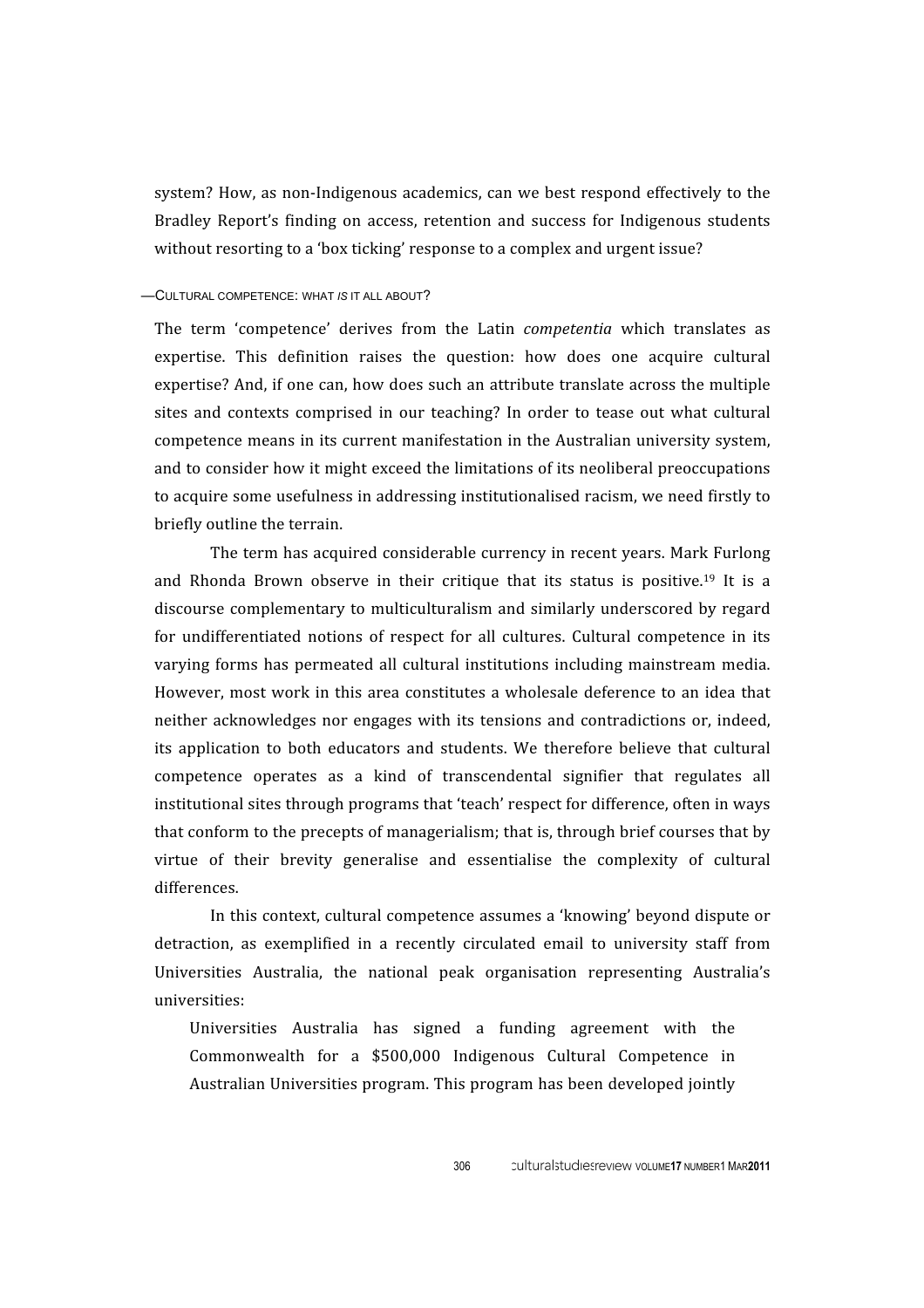by
 Universities
 Australia
 and
 the
 Indigenous
 Higher
 Education
 Advisory Council.20

The
 Universities
 Australia
 website
 describes
 Indigenous
 cultural
 competence
 as: 'the
ability
to
understand
and
value
Indigenous
perspectives
and
provides
the
basis upon which Indigenous and non-Indigenous Australians may engage positively in a spirit of mutual respect and reconciliation'.<sup>21</sup>

From
our
standpoint
as
educators
of
Indigenous,
domestic
and
international students,
we
want
to
challenge
corporatised
and
reductive
notions
that
suggest
one can
'know',
and
thus
become
proficient
in
cultural
difference,
through
programs
that 'teach' cultural respect. We argue that in its current form, cultural competence, ostensibly
(theoretically)
a
potentially
useful
framework
for
observing
mindfulness and respect, is a discourse that establishes a 'sameness' among culturesparadoxically, as it seeks to recognise difference from within. As a discourse that attracts
a
seemingly
wholesale
endorsement
across
many
institutional
sites,
cultural competence
can
act
censorially
to
stifle
or
shut
down
debate.
The
classroom
samples indicate
that
cultural
competence
can
also
be
applied
to
one
culture
at
the
expense of
 another,
 and
 can
 assume
 a
 blanket
 disadvantage
 for
 students
 of
 a
 particular cultural
background.

It is necessary here to also acknowledge the materiality of 'cultural competence'
 as
 a
 known,
 recognised,
 authorised
 and
 normalised
 set
 of
 practices within many cultural institutions. As Nicholas Burbules argues:

whenever
any
 pedagogical
 practice
 or
 relation
 becomes
 'naturalized'
and comes
 to
 be
 seen
 as
 the
 only
 possibility,
 the
 best
 possibility
 or
 the
most 'politically correct' possibility, it becomes (ironically) an impediment to human
 freedom,
 diversity,
 exploration,
 and—therefore—the
 possibilities of
learning
and
discovery.22

Proceeding from this idea, the following discussion examines current concepts of cultural
competence
and
its
implications
for
pedagogical
practice.

The reader will note we are speaking of cultural competence in general terms and not denoting its specificity in our own work environs as 'Indigenous cultural
 competence'. This
 is
 because
 we
 are
 challenging
 the idea
 of
 cultural competence
in
its
broadest
configuration
as
an
ethical
concept
 that
can
seamlessly transfer to practice through brief educational courses. It is not, therefore, the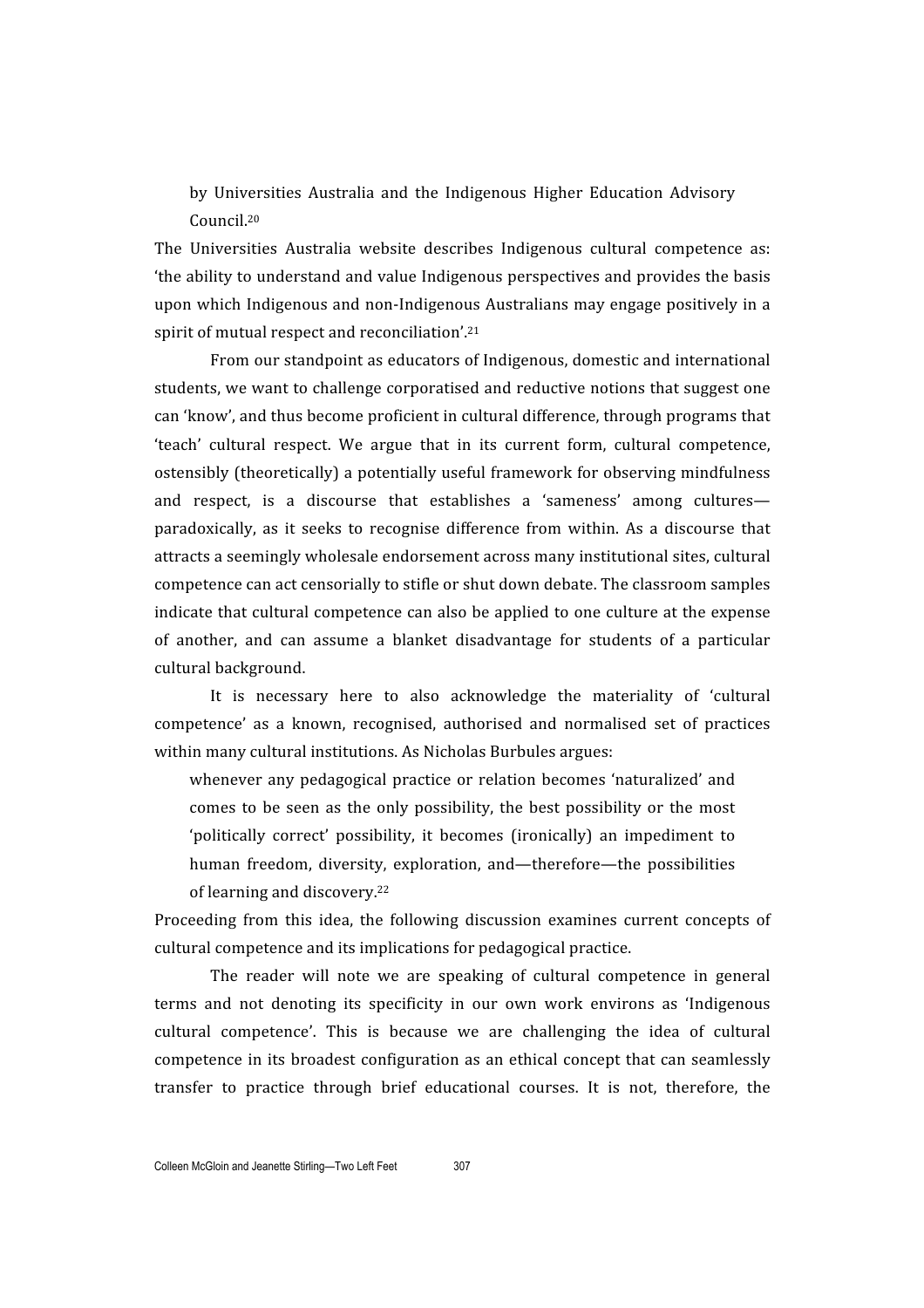'Indigenous' aspect of cultural knowledge or ethics we take issue with, but the idea and practice of any concept that is dedicated to one category, group of people or culture. As educators in diverse contexts, it is the omission of other classificatory elements
that
is
of
concern.
We
also
refer
generally
to
'cultural
competence'
as
this is
how
the
literature
refers
to
the
concept.

There
 are
 a
 multitude
 of
 definitions
 describing
 what
 constitutes
 cultural competence,
most
of
which
derive
from
health care
literature
and
many
of
which
use terms
such
as
'knowledge
based
skills',
'organisational
awareness',
'effective
service delivery', 'diversity training', 'ethno-specific training', and so on. The literature on cultural
competence
is
broad.
There
is
a
cultural
competence
website
 that
explains precisely
 what
 is
 needed
 to
 become
 competent
 across
 a
 diverse
 range
 of institutional
sites.
It
provides
information
about
how
to
'value
diversity'
and
how
to 'maintain objectivity when faced with difference'.<sup>23</sup> The website's prescription for attaining
cultural
competence
bears
mention:
it
typifies
the
literature
in
general,
and particularly as it applies both to health and education. The site proffers 'five essential
 elements
that
 contribute
 to
 a
 system's
 ability
 to
 become
 more
 culturally competent'.
It
goes
on
to
assert:

The
system
should:

- value
diversity;
- have the capacity for cultural self-assessment:
- be conscious of the 'dynamics' inherent when cultures interact;
- institutionalize cultural knowledge: and
- develop adaptations to service delivery reflecting an understanding
of
diversity
between
and
within
cultures.

Further, these five elements must be manifested in every level of the service delivery system. They should be reflected in attitudes, structures, policies,
and
services.24

These principles are reiterated, expanding on their specificity for Indigenous education, in *Principles and Practices of Cultural Competency: A Review of the* Literature. The author of this document, prepared for the Indigenous Higher Education Advisory Council (IHEAC), draws on an almost ubiquitous definition of cultural
 competence:
 'congruent
 behaviours,
 attitudes
 and
 policies
 that
 come together in a system, agency, or among professionals and enable that system,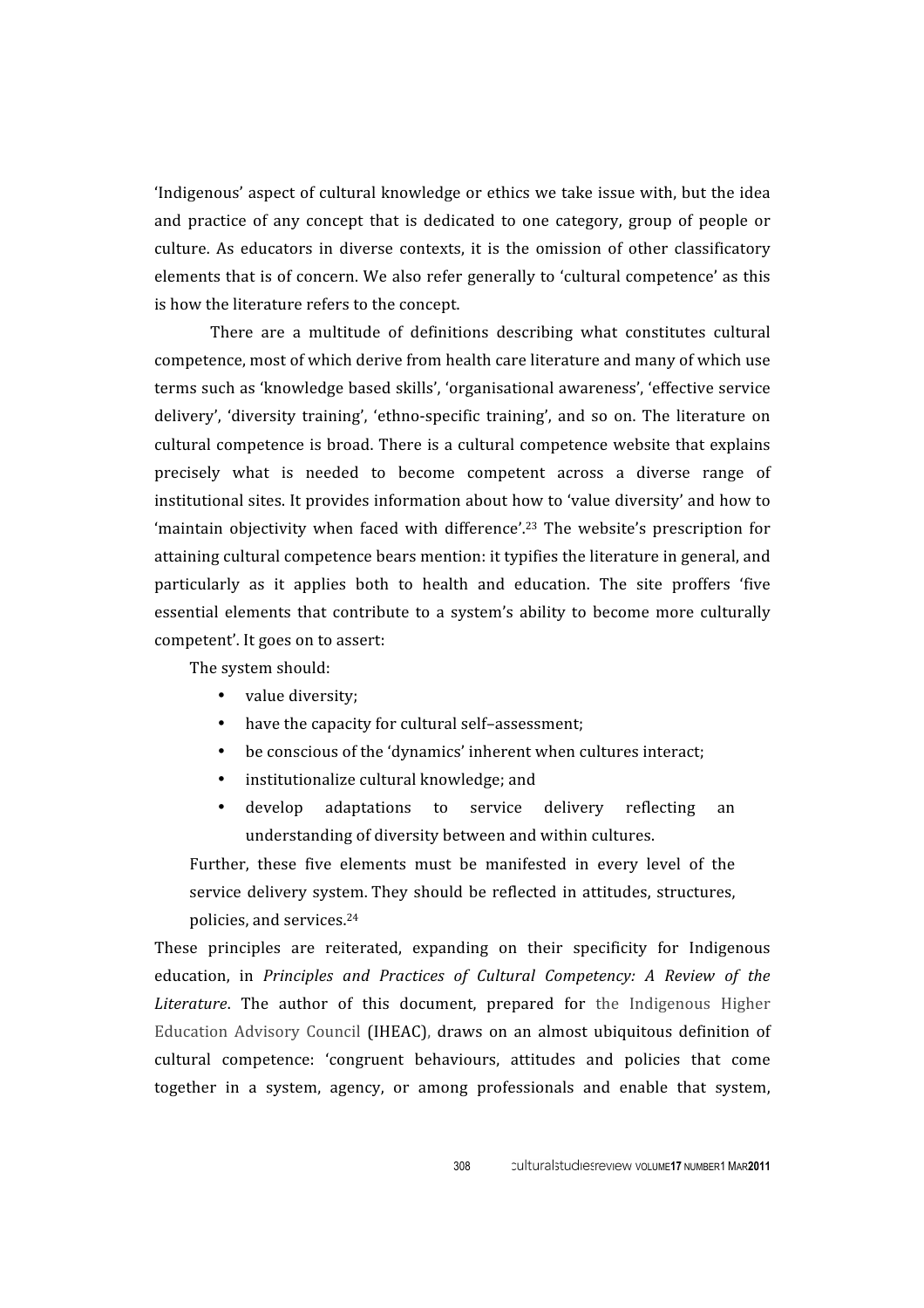agency, or those professionals to work effectively in cross-cultural situations'.<sup>25</sup> The document
further
defines
cultural
competence
as
'the
ability
to
engage
in
actions
or create
 conditions
 that
 maximise
 the
 optimal
 development
 of
 a
 client
 and
 client systems'. It argues that cultural competency demands 'awareness, knowledge, and skills needed to function effectively in a pluralistic democratic society'.<sup>26</sup> We will not labour here. Suffice to say that most of the literature is replete with the platitudes of fairness, equity and social justice artfully mapped onto the managerial lexicon of 'systems',
'processes', 'clients'
and
'services'.

In the interests of the regulative, yet seemingly invisible, politics that inform policies
pertaining
to
cultural
expertise,
we
now
consider
how
the
current
discourse of
cultural
competence
displaces
a
pre‐existing
and,
in
our
view,
very
real
concern
at universities about racism often publicly ridiculed under the rubric of 'political correctness'.
 Cultural
 competence,
 we
 argue,
 in
 its
 current
 packaged
 form
 is
 a diluted affectation of mindfulness about what is said and done by white, non-Indigenous subjects. In other words, in its current state, the discourse centralises white subjects as in need of instruction to become more competent in their dealings with Indigenous cultures. Because of this, its application can silence other expressions or articulations of discrimination that take place in a classroom.

#### —LOCATING THE PARAMETERS OF THE CURRENT MODEL

Where once the catchcry of political correctness served to silence discussion about race and racism, we now have a language around 'competence' that speaks of 'safety', 'appropriateness', 'sensitivity' and so on. It portends to 'open up' the airwaves as it simultaneously limits the field of inquiry. The limitations are locked into
 the
 language
 of
 the
 discourse;
 if
 we
 are
 seen
 to
 be 'attending'
 to
 difference through
 regulated
 programs
 that
 assure 'outcomes',
 there
is
 no
 particular
 need
 to keep
 asking
what
 difference
is:
it
just
is.
The
 discourse,
 shaped
 by
 neoliberalism's preoccupations
 with 'outcomes',
 plays
 out
 in
 deterministic
 ways; non‐Indigenous subjects focus on a particular cultural group at the expense of the many subjectivities that make up our student cohort. Embedded into the discourse as that which we now 'know', in Foucauldian terms, as an 'object of knowledge', cultural difference assumes something we (white folks) do not have and need to acquire in order
to
satisfy
the
requirements
of
cultural
competency.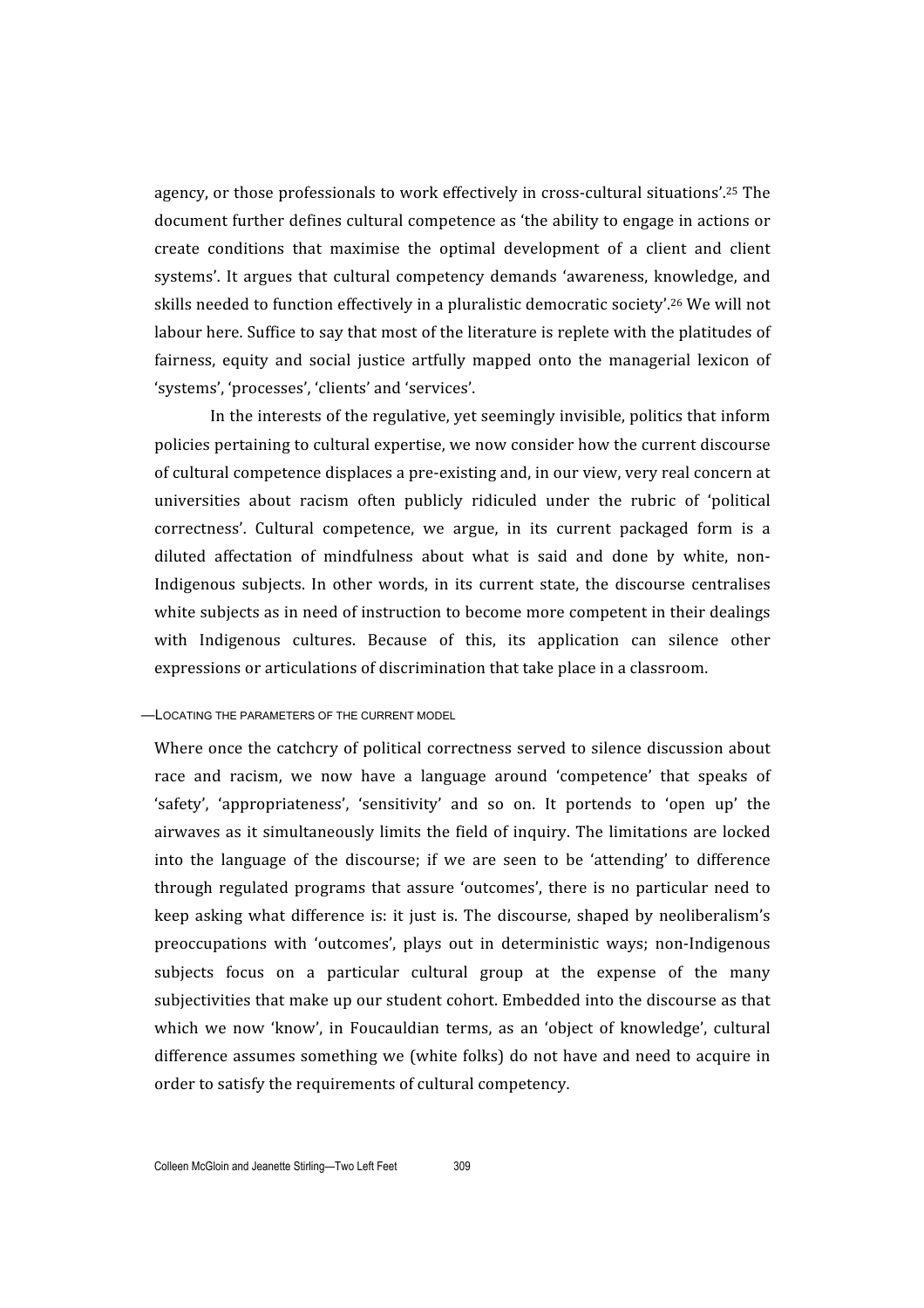The discourse gives primacy to culture and obliterates other, messy, signifiers such as class, sexuality and gender that might threaten to destabilise programs
 designed
 to
 teach
 cultural
 competence
 as
 a
 shared
 set
 of
 Indigenous histories, struggles and practices. The discourse relies for its coherence on a universality
 of
 Indigeneity
 that
 excises
 difference
 from
 within
 and
 between Indigenous cultures. Prior to colonisation, there were over two-hundred-and-fifty Indigenous
 language
 groups
 in
 Australia, forming
 separate
 nations
 identified
 both linguistically and culturally through a diverse range of rituals and practices. Given this
 history,
 we
 identify
 in
 the
 pedagogy
 of
 cultural
 competence
 a
 monolithic approach
 to
 teaching
 respect
 and
 awareness
 that
 neither
 recognises
 nor accommodates
the
historical
or
cultural
diversity
of
Indigenous
peoples.
Nor
does
it speak to the vast range of cultural differences between and among many of our Indigenous
students
who
are
from
urban
areas
but
whose
histories
and
experiences cannot
 be
 neatly
 encapsulated
into
 a
 single
module
 of
learning
 for
 the
 purpose
 of making
'competent'
its
mainly
non‐Indigenous
participants.

Teaching
in
contexts
where
 Indigenous
and
international
students
 of
many cultural
backgrounds
 form
a
large
part
of
our
student
cohort,
 the
implications
of
a 'blanket' approach to issues of race neatly wrapped in some marketed program erase
 the
very
issues
our
 teaching
seeks
 to
 foreground:
 the
actual
lived
realities
of difference whose representations have not altered to relieve racism in any significant way since the advent of 'cultural competence'. Because we deal directly with the layering and complexity of cultural diversity and, in many cases, its attendant hierarchies of suffering, we find it at times impossible to mark out a speaking position for ourselves: we are effectively 'tarnished' by the discourse that positions
us
as
only
white
and,
according
 to
National
 Indigenous
Higher
Education Network (Australia) (NIHEN) determinations, necessarily in need of 'training':

professional
 development
 opportunities
 in
 CC
 and
 Indigenous
 Studies should be provided for all non-Indigenous staff members so that Indigenous issues can be appropriately addressed in the units they teach.<sup>27</sup>

Let us state emphatically that we do not object to being trained to alleviate racism, bigotry or any other expression of prejudice we come across in our work. And we are not so arrogant as to claim exemption from discourses of racism in our own lives. The problem as we see it is not the idea of cultural competence programs *per*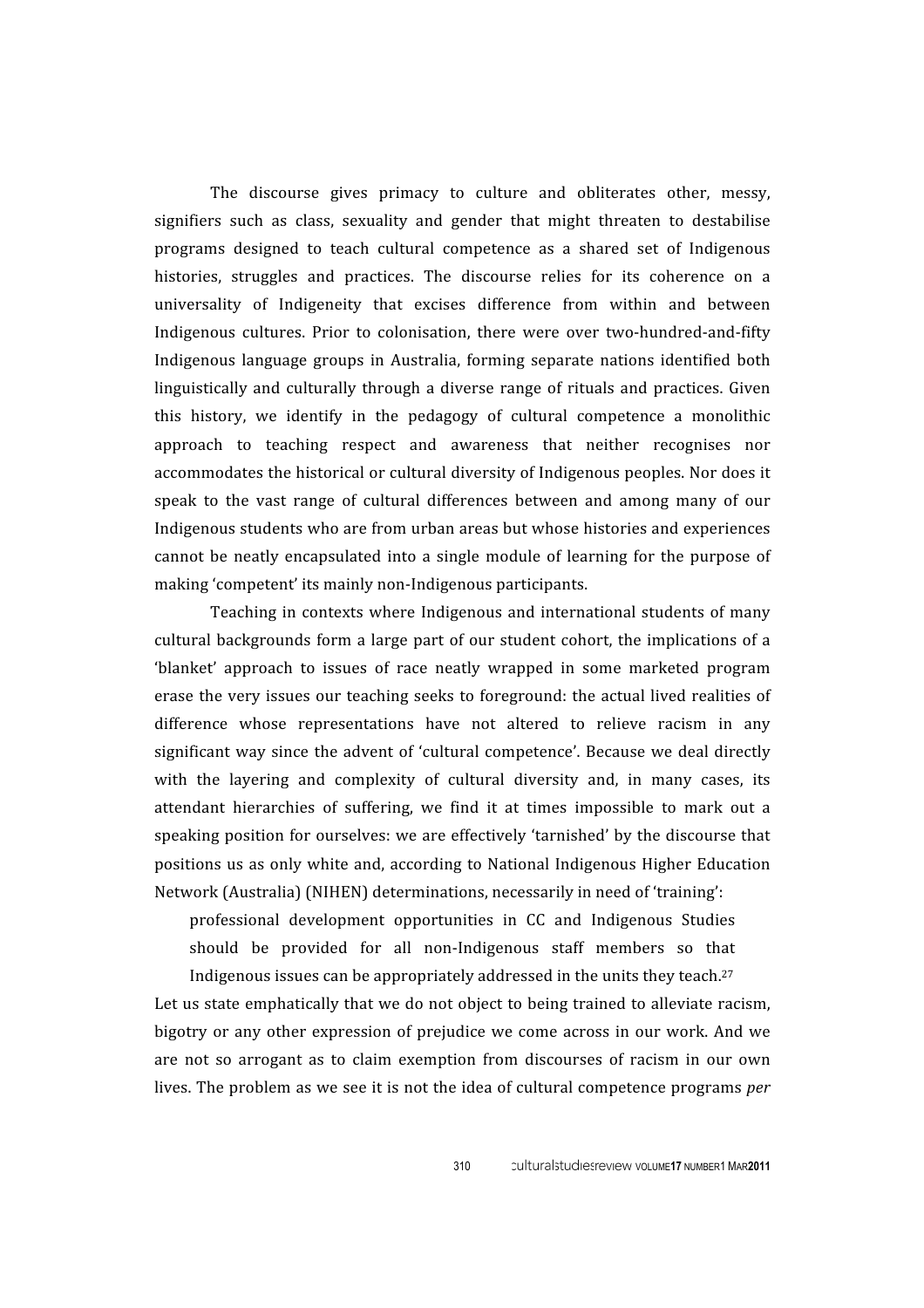se, but the way cultural competence has been taken up as a 'truth' that cannot be challenged
without
 fear
of
accusation.
As
we
have
noted,
with
deference
to
 Jacques Derrida, it has become a transcendental signifier marked by a metaphysics of presence: a truth whose meaning obscures all other signs.<sup>28</sup>

#### —CULTURAL COMPETENCE: SIDE-STEPPING THE ISSUE?

Indigenous
 students
 from
 urban
 environments—and
 particularly
 from
 the
 region where we teach—are often not 'marked' by visible signifiers of Indigeneity. They express
culture
in
a
multitude
of
ways:
some
proudly,
some
 tentatively,
some
even silently.
Indeed,
we
have
both
 taught
in
class
situations
where
 Indigenous
scholars have remained anonymous throughout an entire course. There are various reasons for this, including that, for many Indigenous students, publicly identifying their Indigeneity tends to position them as 'experts' on all matters Indigenous by other students and, in some cases, by non-Indigenous teachers. This kind of positioning often
 comes
 from
 a
 desire
 to
 be
 respectful
 and
 to
 defer
 to
 what
 is
 assumed 'authentic' knowledge and experience. Being noted as the 'expert' can be daunting, especially for Indigenous students who have only recently begun to find out about their
 heritage
 or
 identify
 as
 Indigenous,
 and
 who
 have
 enrolled
 in
 Indigenous Studies as a way of learning more. Certainly, we teach many Indigenous students who have very little knowledge of the history of Australian colonisation. Not only are
assumptions
made
about
Indigenous
students
and
certain
types
of
knowledge
or cultural
credibility,
the
discourse
of
cultural
competence,
as
it
is
marketed
in
many public
arenas
and
institutions,
also
assures
that
all
Indigenous
people
are
marked
by historical
disadvantage.

Our university, like many others, has initiated a cultural competence program.
 Currently,
 it
 takes the
 form
 of
 two
 three‐hour
 seminars
 that
 introduce participants
to
Indigenous
culture.
Such
programs
also
run
in
the
wider
community, in
 private
 corporations
 and
 government
 departments
 and,
 in
 particular,
 in
 health organisations.
We
are
advised
that
the
sudden
interest
in
such
programs
is
'riding
a wave' following the official apology to Indigenous people by the Rudd Labor government
 in
 February
 2008.29 Bronwyn
 Lumby
 and
 Terri
 Farrelly,
 who
 are involved in cultural competence training (CCT) assert that despite its popularity as a means
to
achieving
culturally
appropriate
service
delivery,
'there
has
been
relatively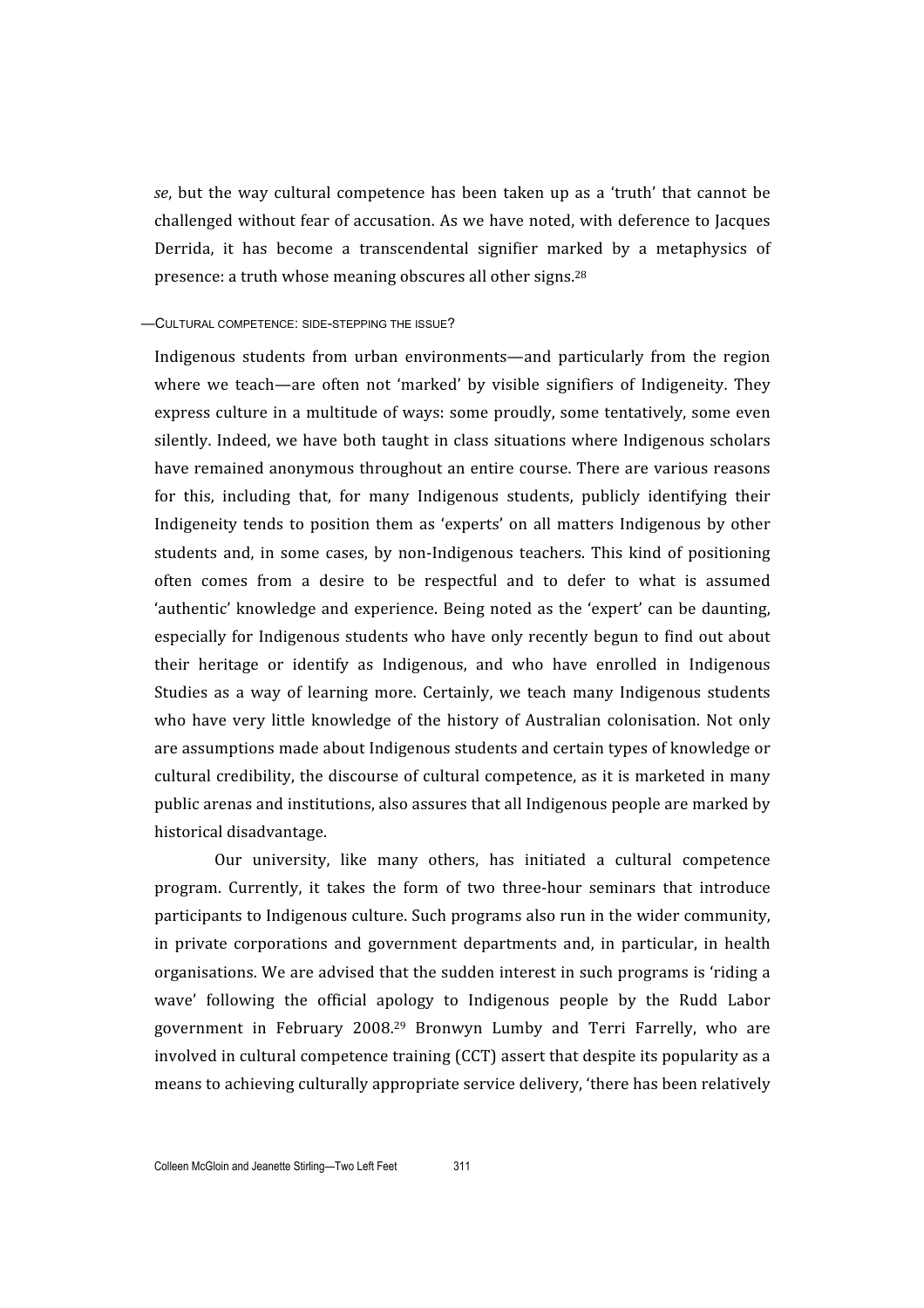little systematic evaluation of its potential impact'.<sup>30</sup> What we find unnerving is the acknowledgement
by
some
of
our
Indigenous
colleagues
that
cultural
competence
is 'flavour of the month' and that it has a 'shelf life'. If this is the case, any conceptualisation
 of
 race
 relations
 that
 speaks
 to
contemporary
 social
experiences can
only
be
conceived
of
as
a
response
to
current
neoliberal
ideologies.

Cultural
competence
as
knowledge
that
can
be
learned
through
a
module
or lesson
plan
echoes
Paulo
Freire's
concept
of
banking
education
where
students
are empty vessels to be filled with knowledge deemed desirable by prevailing discourses.31 The
'chunk'
of
knowledge,
once
imparted,
acts
as
a
guarantor
that
one will be always proficient and ethical in one's dealings with other cultures and that at most
 a
 refresher
 course
 may
 be
 required
 to
 fill
 in
 the
 gaps. Cultural
 competence courses,
 unless
 critically
 formulated, presuppose
 and imply
 a
 fixed
 set
 of knowledges. In their current application at most institutional sites, they are structured around content that deconstructs its own stated logic of difference. As a form
of
public
pedagogy,
cultural
competence
courses
absorb
difference
by
virtue
of their temporal and spatial application; courses run to a maximum of six hours and are conducted within institutional spaces. It is through the specificity of this spatio/temporal application that we can begin to identify the institutional power relations that are seen to be addressing racism as they simultaneously level cultural and
racial
difference.

Henry Giroux tells us that 'pedagogy is not merely about uncovering what is there'.<sup>32</sup> It is a process that takes its cue from the idea that knowledge is subject to historical change and to the new information that accompanies change through struggle, conflict, contestation and consensus. Offering a group of non-Indigenous people
a
'crash
course'
in
the
history
of
colonisation,
its
violence
and
the
attendant policies
that
continue
to
cause
suffering
to
Indigenous
peoples,
does
not
address
the institutional
 asymmetries
 of
 power
 that
 structure
 the
 implementation
 of
 such courses:
universities
have
a
long
history
of
supporting
and
contributing
 to
colonial discourses. The argument often espoused is that something is better than nothing, and that some form of learning about Australia's colonial history will serve a purpose.
However,
our
teaching
tells
us
this
is
not
necessarily
the
case.

The classroom samples outlined earlier indicate the varying degrees of immobilising guilt that can accompany such knowledge when time constraints do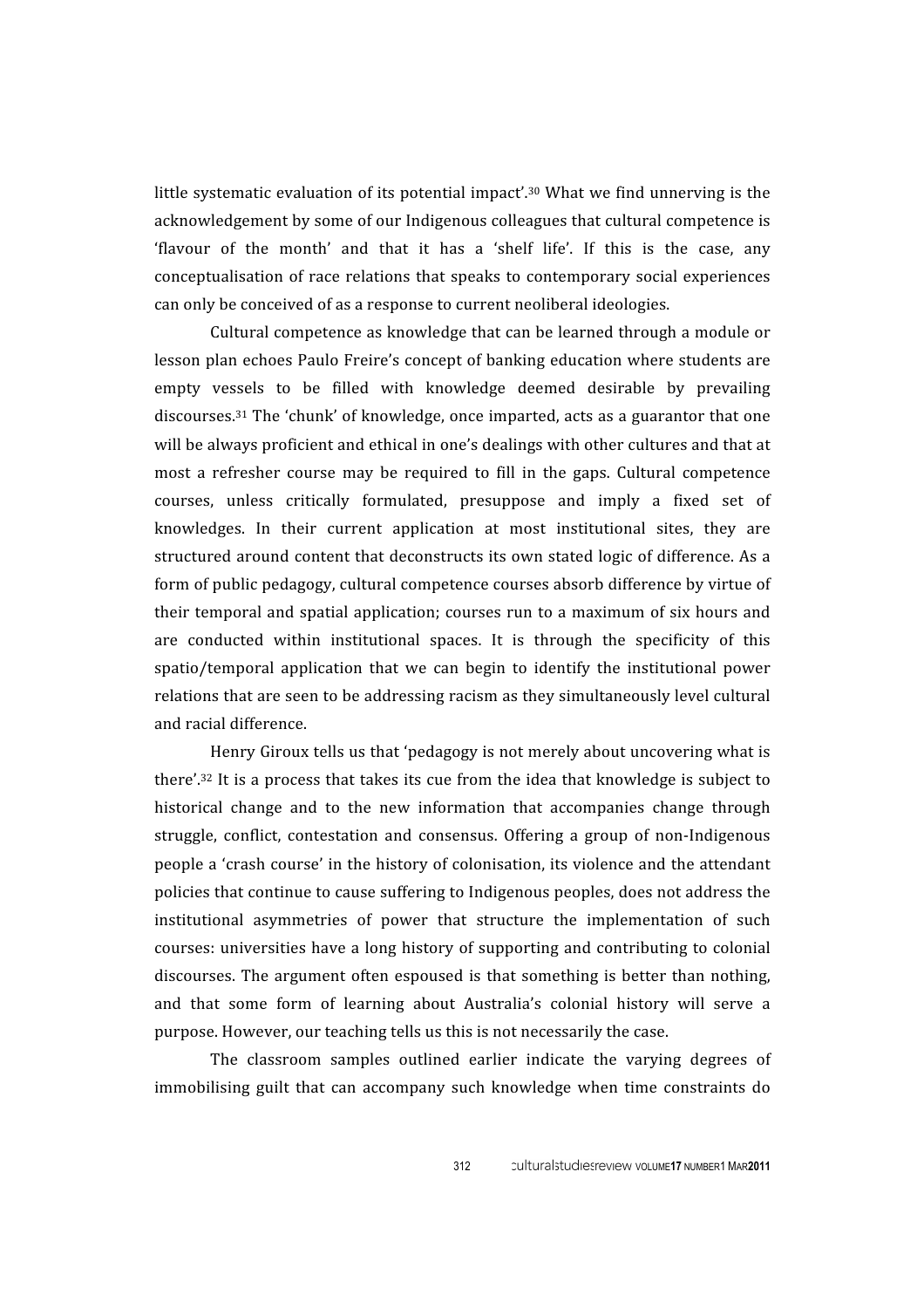not allow the luxury of nuance or debrief; students are often shocked when they undertake Indigenous Studies to discover the level of brutality associated with colonial conquest. Domestic students have often relayed their disbelief at 'finding out'
and
their
anger
at
not
being
taught
prior
to
university
study
about
the
various policies that
 regulate(d)
 the
 lives
 of
 Indigenous
 peoples. From
 international students, the comment, 'you treat your Indigenous people very badly' is common and inadvertently sets up its own hierarchy of racisms that can see students feeling varying
 levels
 of
 comfort
 (in
 not
 being
 Australian)
 or
 discomfort
 (in
 being Australian). When we include in our teaching the multiple layers of colonial experience
endured
by
convicts,
women,
Irish,
Chinese
and
Pacific
Island
labourers, the history of race relations in Australia reveals its complexity. Small chunks of untheorised knowledge can have adverse affects, and as a pedagogical practice this form of teaching and learning does nothing to address the causes—or effects— of institutional racisms in any coherent way. We pluralise this term because discriminatory expression and (in)competency in areas of human interaction is itself a heterogeneous force and cannot be neatly conceptualised according to physicality. differences in cultural practice or, indeed, whiteness, as the sole causality of racism. As Lumby notes of cultural competence training, 'currently most training sessions rely on the usual formula white=racist, black=disadvantaged and while this continues
nothing
will
change'.33

This
brings
us
to
a
discussion
about
the
body
of
knowledge
called
'whiteness studies' and its application in our own praxis. We are somewhat hesitant in addressing this topic as we perceive it has also become an orthodoxy whereby the 'privilege
of
whiteness'
has
been
so
inextricably
woven
into
our
pedagogical
arena such that non-adherence to its authority can incur penalties. For one author, this took the form of a strong suggestion that a recently submitted journal paper look at the
 literature
 on
 whiteness
 despite
 this
 not
 being
 central
 to
 the
 paper's
 focus. Without question, whiteness studies has produced work that is a contributing force to teaching anti-racism and to alerting white subjects to the need for reflexivity. However, our conversation is inspired by our position as white women of a certain age
and
class
background
who
teach
across
multiple
sites
and
contexts:
we
are
not only identified by white skin. And while we seemingly 'fit' into the category of 'white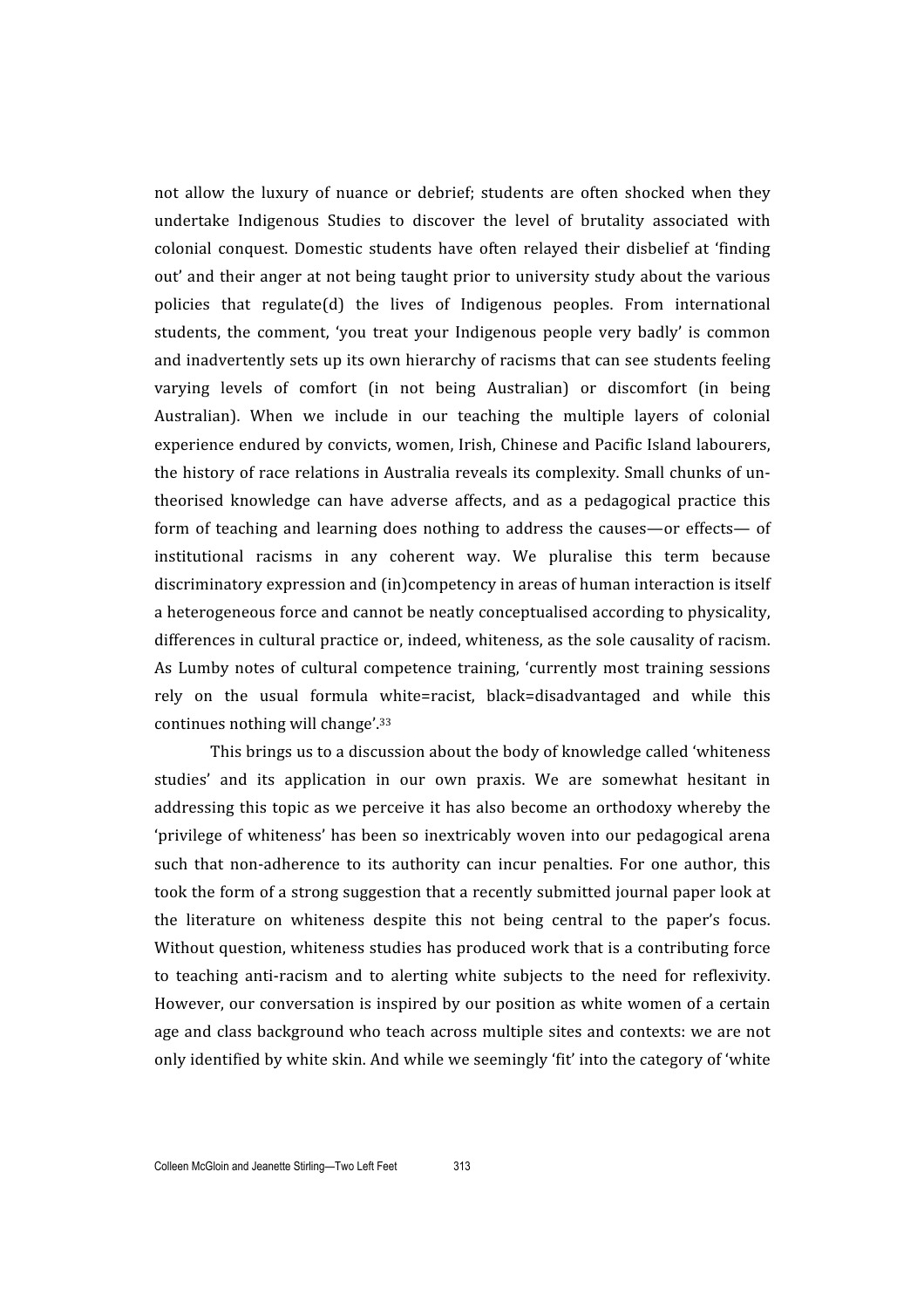race privilege', as suggested elsewhere,<sup>34</sup> our subjectivities are marked, and our speaking
positions informed,
by
a
range
of
other
signifiers
and
histories.

We are acutely aware of the way that whiteness constitutes Western epistemology
and
do
not
resile
 from
 the
privilege
of
our
positions
within
 the
most elite of Western institutions.<sup>35</sup> Neither do we wish to embark on personal accounts of
our
subjective
markers
for
the
purpose
of
setting
up
(yet
another)
hierarchy
that will legitimate a speaking position for us. Rather, we write from a position of reflexivity in pursuit of exploring what we see as the pitfalls of the equation. 'white=racist,
 black=disadvantaged'
 which
 underpins
 the
 discourse
 of
 cultural competence
and
allows
 the
proliferation
of
racist
practice
within
institutions
 to
go unnoticed. If the formula works as a pedagogical recipe for consumption, why complicate
it
with
a
critical
theory
of
racism?

—FINDING A NEW STEP

Complicating cultural competence, we contend, is at the heart of locating a more meaningful way of teaching across multiple sites and contexts. In returning to our dilemma, then, let us further problematise the terrain by thinking through the embodied nature of pedagogy and considering the role of the body in developing an ethical
 pedagogical
 praxis. We
 want
 to
 consider
 how
 a
 change
 in
 thinking
 might manifest
corporeally
as
we
'move'
across
classroom
spaces
finding
ways
of
engaging the
 student
 body,
individually
 and
 collectively.
 At
 the
 core
 of
 cultural
 competence are
differences
that
can
be
understood,
if
not
always
recognised,
in
their
embodied form: students who are Indigenous, white, black, Asian, domestic, American, Jewish, Muslim,
homosexual,
lesbian,
working‐class,
disabled,
middle‐class
and
so
on,
need to be 'seen' as corporeal entities who observe, feel and experience the world in different ways that can be articulated and responded to, and, indeed, *because of their* differences, can contribute significantly to the teaching and learning process. So it is in our interests to read these embodied sites of teaching and learning, to seek out their
inscriptions
and
cultural
narratives.
Cultural
competence
as
an
ethical
practice, it
could
be
argued,
invites
us
to
see
bodies
in
the
Bakhtinian
sense
as
utterances
that take up 'a particular *definite* position in a given sphere of communication'. Bakhtin tells us 'it is impossible to determine its position without correlating it with other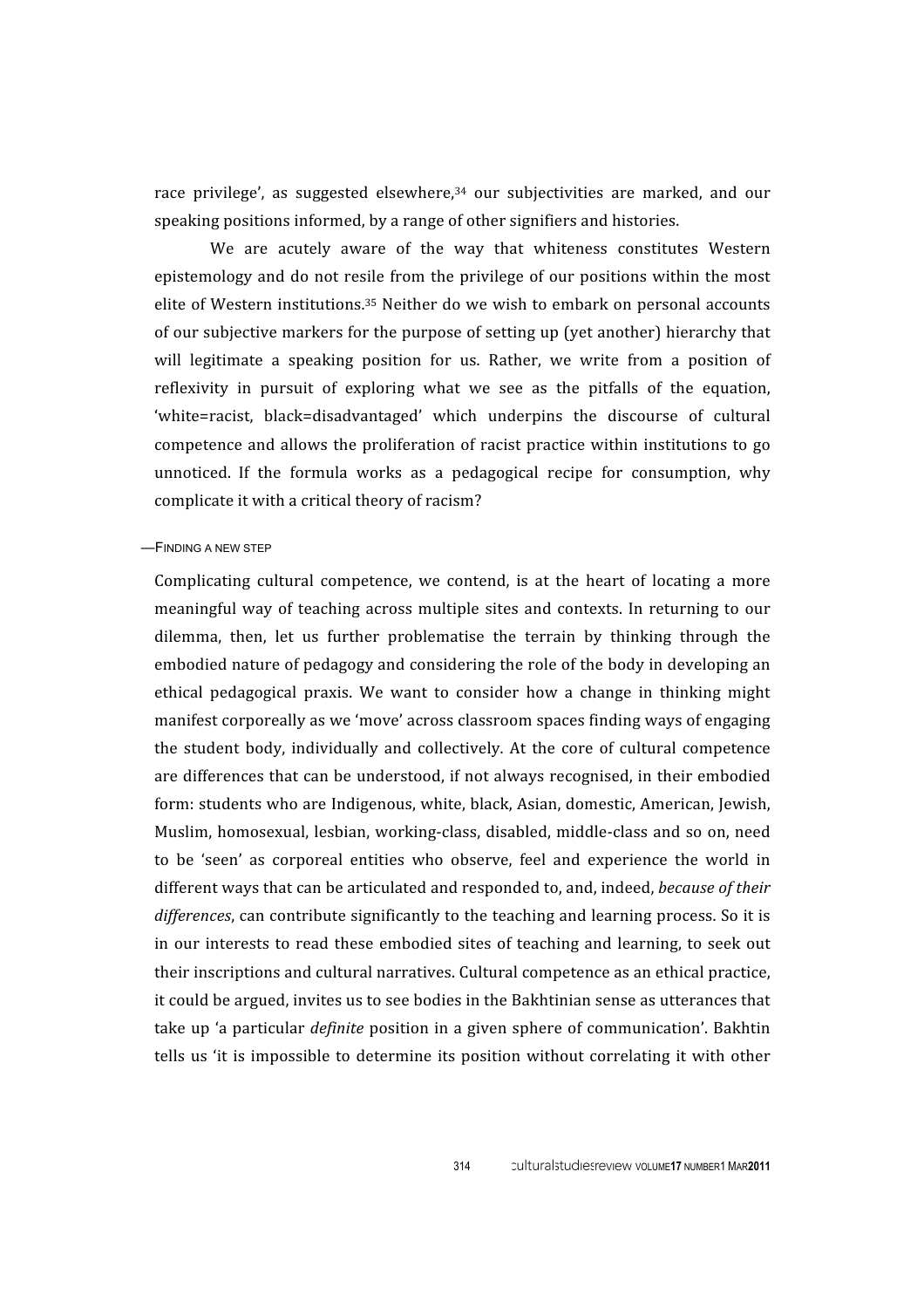positions.36 The
body,
in
this
schema,
cannot
be
disarticulated
or
detached
 from
its associated
signifiers.

It is at this point that we can begin to destabilise the homogenising impulses of
cultural
competence
and
promote
a
broader
conceptualisation
of
what
it
means
to be competent in a cultural sense. In arguing for recognition of the embodied reality of
 pedagogical
 sites,
 we
 can
 begin
 to
 understand
 the
 body's
 engagement
 with,
 or responses
 to,
 other
 bodies.
 Contemplating
 the
 corporeality
 of
 pedagogical
 praxis, our own and our students', inspires us as feminists, and also as educators, to consider the power relations that organise teaching and learning around the discourses we challenge here. These discourses often attempt to position us as inadequately equipped to effectively and ethically provide safe experiences for all our students. Understanding the embodied nature of classrooms allows us to consider
 also
 the
 production
 of
 knowledge
 in
 different
 ways:
 we
 become
 more conscious of performativity, of the 'props' we use as pedagogical aids and of the ways
that
students
also
perform
learning
through
body
language,
eye
contact,
facial expression and movements that suggest interest, disinterest, agreement or contestation.
 Spatial
 energy
 can
 be
 evaluated
 through
 giving
 some
 primacy
 to substance and matter. This is a useful adjunct when teaching anti-racism as tensions arise frequently and reading the source of tension can be imperative to any articulation
 of
 cultural
 competence.
 Let
 us
 not
 assume,
 though,
 that
 reading
 the embodied classroom will provide us with all we need to know about cultural differences or, indeed, that our readings will always be accurate. It is crucial that we understand
 the
 relationship
 between
 embodiment
 in
 pedagogical
 terms
 and discourse, between the physicality of teaching and learning with its multiple inscriptions and the discourses that 'move' it, energise it, organise it and render it less
awkward
and
more
agile.

#### —CONCLUSION

We have expressed some of our concerns about cultural competence and shared our experiences in trying to maintain an ethical, truthful and substantive praxis while acknowledging the shifting significations of these terms, and their potential for assimilation
 into
 the
 managerial
 discourses
 informing neoliberalism.
 With
 this article
we
 hope
 to
initiate
 a
 dialogue
 that
incorporates
 experience,
 reflections
 and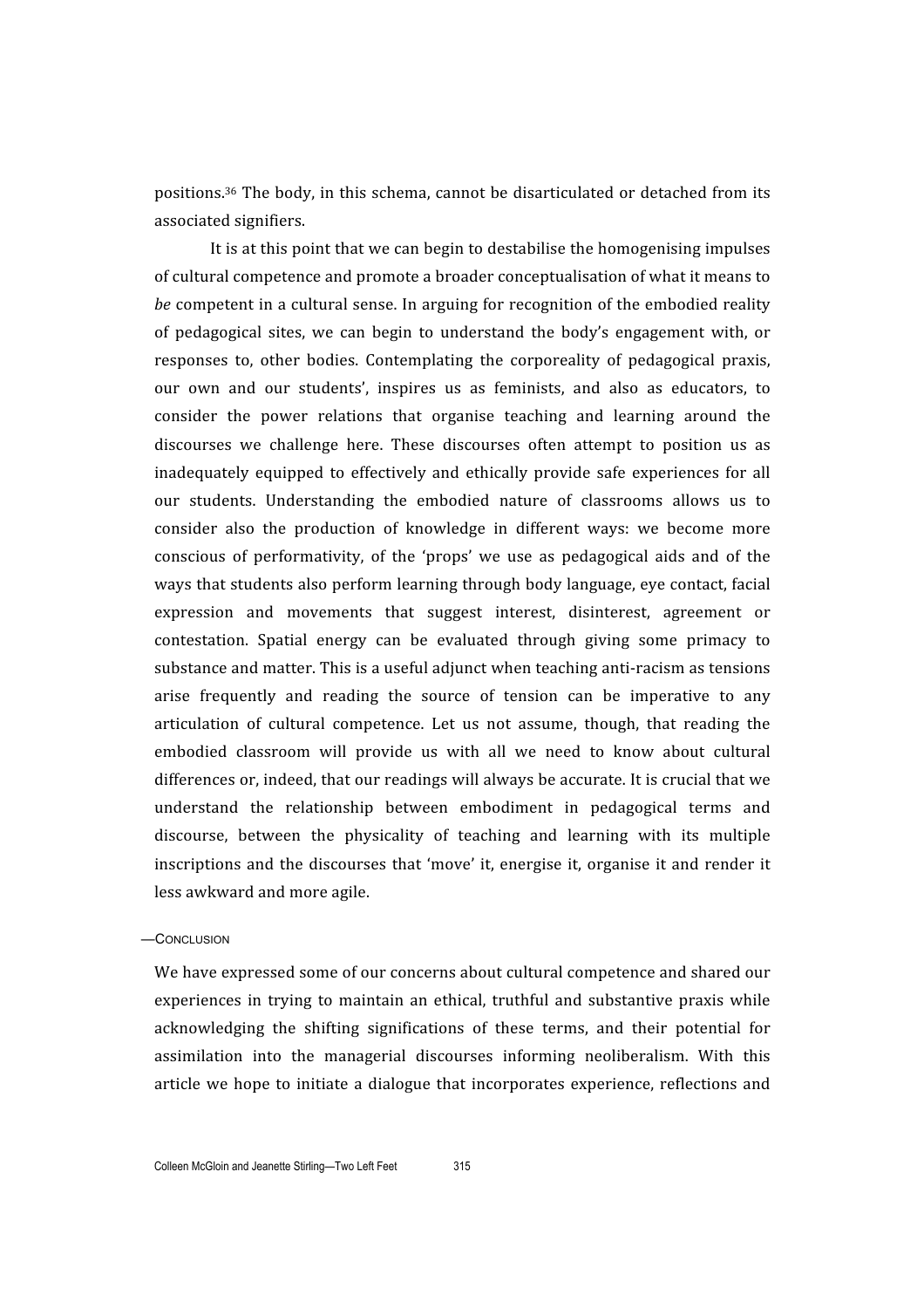concerns with current literature and various theoretical approaches to the debate. As
well
as
soliciting
dialogue,
our
research
leads
us
to
conclude
that
further
work
is necessary if we are to address in any meaningful way the increasing diversity of university student cohorts. In opening up spaces where we can identify the corporeal
 nature
 and
 effects
 of
 pedagogy,
 in
 the
 university
 and
 in
 public
 spaces where policy is shaped, we hope to extend the dance metaphor. Following Susan Bordo's claim that 'the appreciation of difference requires the acknowledgement of some limit to the dance, beyond which the dancer cannot go', we consider her justification for this claim: 'If she were able to go there, there would be no difference, nothing which eludes.<sup>'37</sup> We suggest, however, that there are other steps we can take and that it is in our and our students' interests that we continue this dialogue, this 'dance'.

Colleen
McGloin
is
a
senior
lecturer
in
the
Faculty
of
Arts,
University
of
Wollongong. Her current research interests are in critical theory, and feminist approaches to pedagogy
 and
 higher
 education.
 She
 has
 taught
 literature,
 communications
 and cultural
studies,
and
currently
teaches
in
the
area
of
Indigenous
studies.

—

Jeannette Stirling is a senior lecturer at the University of Wollongong. Her abiding research
 interests
 are
 in
 those
 intersections
 between
 policy,
 practice
 and institutional
 cultures.
 Jeannette
 has
 taught
 academic
 and
 professional
 writing, Australian history, Australian literature, communication and cultural studies, and nursing.

—NOTES

<sup>&</sup>lt;sup>1</sup> Denise Bradley et al., *Review of Australian Education: Final Report*, Australian Government, Canberra, 2008,
<www.deewr.gov.au/he\_review\_finalreport> (accessed
3
March
2009).

<sup>2</sup> Bradley
et
al., *Review
of
Australian
Education*,
p. 1.

<sup>3</sup> See,
for
example,
Walter
Humes,
'The
Discourse
of
Educational
Management', *Journal
of
Educational*  Enquiry, vol. 1, no. 1, 2000, pp. 35-53; Bronwyn Davies, 'The (Im)possibility of Intellectual Work in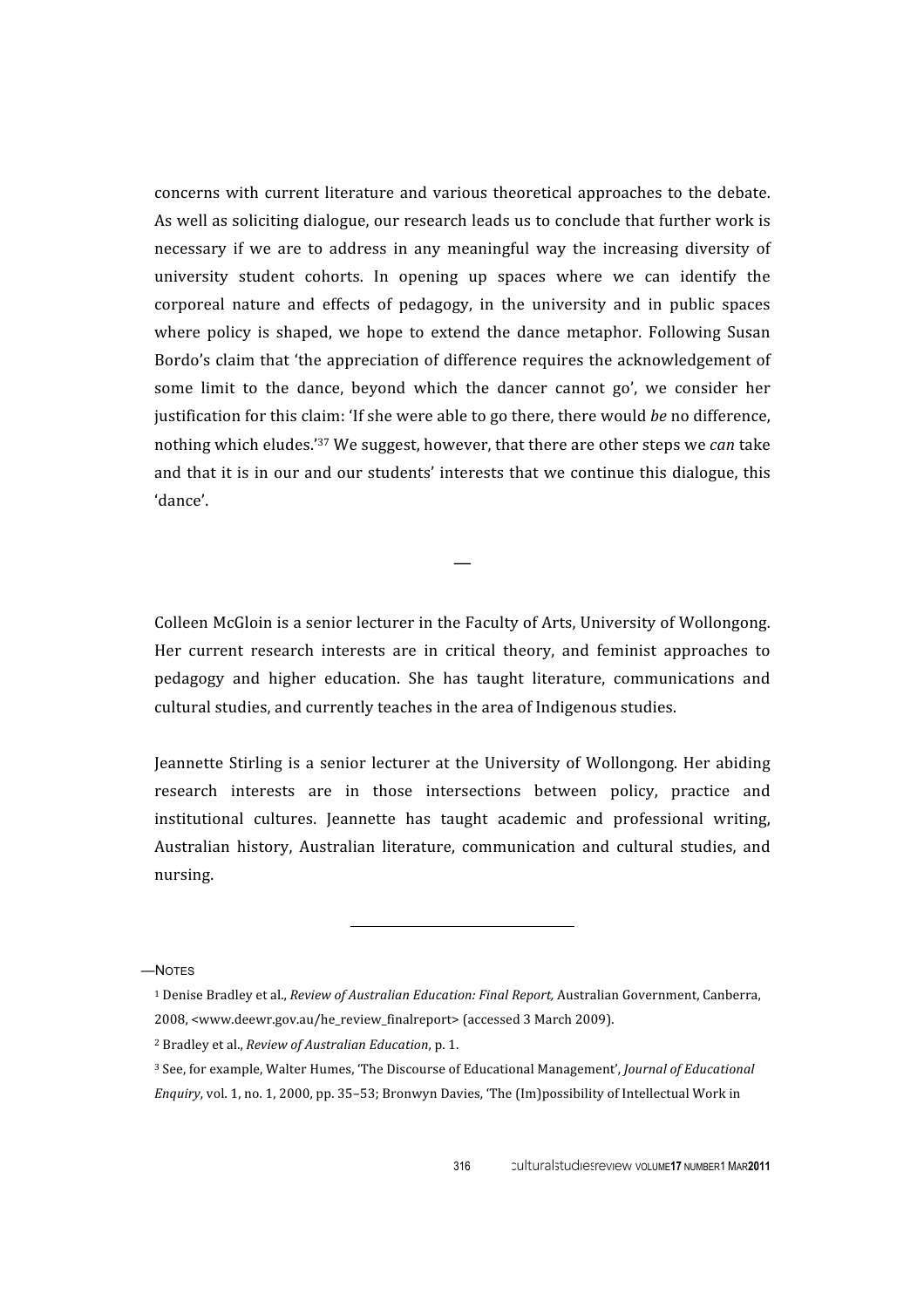Neoliberal Regimes', Discourse: Studies in the Cultural Politics of Education, vol. 26, no. 1, 2005, pp. 1-14;
Bronwyn
Davies,
Michael
Gottsche
and
Peter
Bansel,
'The
Rise
and
Fall
of
the
Neoliberal
University', European Journal of Education, vol. 41, no. 2, 2006, pp. 305–19; Alison Phipps, 'The Sound of Higher Education:
Sensuous
Epistemologies
and
the
Mess
of
Knowing', *London
Review
of
Education,* vol.
5,
no. 1,
2007,
pp.
1–13.

<sup>4</sup> Ball's particular use of the term 'performativity' refers to an exaggerated performance of identity instigated
and
controlled
by
the
policy
technologies
governing
the
workplace.
He
argues
that
the
'costs' of these technologies include 'institutional schizophrenia' and, for individuals, a kind of 'values schizophrenia', Stephen J. Ball, 'The Teacher's Soul and the Terrors of Performativity', *Journal of* Education Policy, vol. 18, no. 2, 2003, p. 221. His use of the term has interesting and potentially productive resonances with Judith Butler's notion of performativity as deriving from discourse's power to construct the very subjectivity that it defines and regulates.

<sup>5</sup> Ball,
p. 216.

<sup>6</sup> Ball,
p. 222.

<sup>7</sup> Colleen McGloin, 'Recontextualising the Award: Developing a Critical Pedagogy in Indigenous Studies', International Journal of Humanities, vol. 6, no. 4, 2008, pp. 81-8.

<sup>8</sup> Michel Foucault, The Archaeology of Knowledge and The Discourse on Language, trans. A.M. Sheridan Smith,
Pantheon,
New
York,
1972
[1969], p. 49.

<sup>9</sup> For example: Ball; Davies; Davies et al.; Stanley Aronowitz and Henry A. Giroux, Education Still Under Seige, second edition, Bergin & Garvey, CT, 1993; Henry A. Giroux and Kostas Myrsiades (eds), *Beyond* the Corporate University: Culture and Pedagogy in the New Millennium, Rowman & Littlefield, Lanham, Md., 2001; Stanley Aronowitz, The Knowledge Factory, Beacon Press, Cambridge, Mass., 2000; Maxine Greene, 'In Search of a Critical Pedagogy', in A. Darder, M. Baltodano and R. D. Torres (eds), The Critical Pedagogy Reader, Routledge, London, 2003, pp. 97-112; Peter McLaren, 'Revolutionary Pedagogy in Post-Revolutionary Times: Rethinking the Political Economy of Critical Education', in A. Darder, M. Baltodano
and
R.D.
Torres
(eds), *The
Critical
Pedagogy
Reader*,
Routledge,
London,
2003,
pp.
151–84. 10
Davies,
p. 13.

<sup>11</sup> Carol Bacchi, 'Policy as Discourse: What Does it Mean? Where Does it Get Us?', Discourse, vol. 21, no. 1,
2000,
pp.
45–57,
49,

<http://search.informit.com.au.ezproxy.uow.edu.au/fullText;dn=102032;res=AEIPT>.

<sup>12</sup> Michel Foucault, The History of Sexuality Volume 3, The Care of Self, trans. Robert Hurley, Pantheon, New
York,
1984
(1986
ed.).

13 Jeannette Stirling and Alisa Percy, 'Truth Games/Truth Claims', in Stephen Milnes with Gail Craswell, Valli
Rao,
Annie
Bartlett
(eds), *Critiquing
and
Reflecting:
LAS
Profession
and
Practice*,
Australian National
University
Press,
Canberra,
2005,
pp.
177–87.

<sup>14</sup> Michael A. Peters, 'Educational Research: "Games of Truth" and the Ethics of Subjectivity', *Journal of* Educational Enquiry, vol. 5, no. 2, 2004, pp. 50–63, 57. See also, Michael A. Peters, 'Truth-telling as an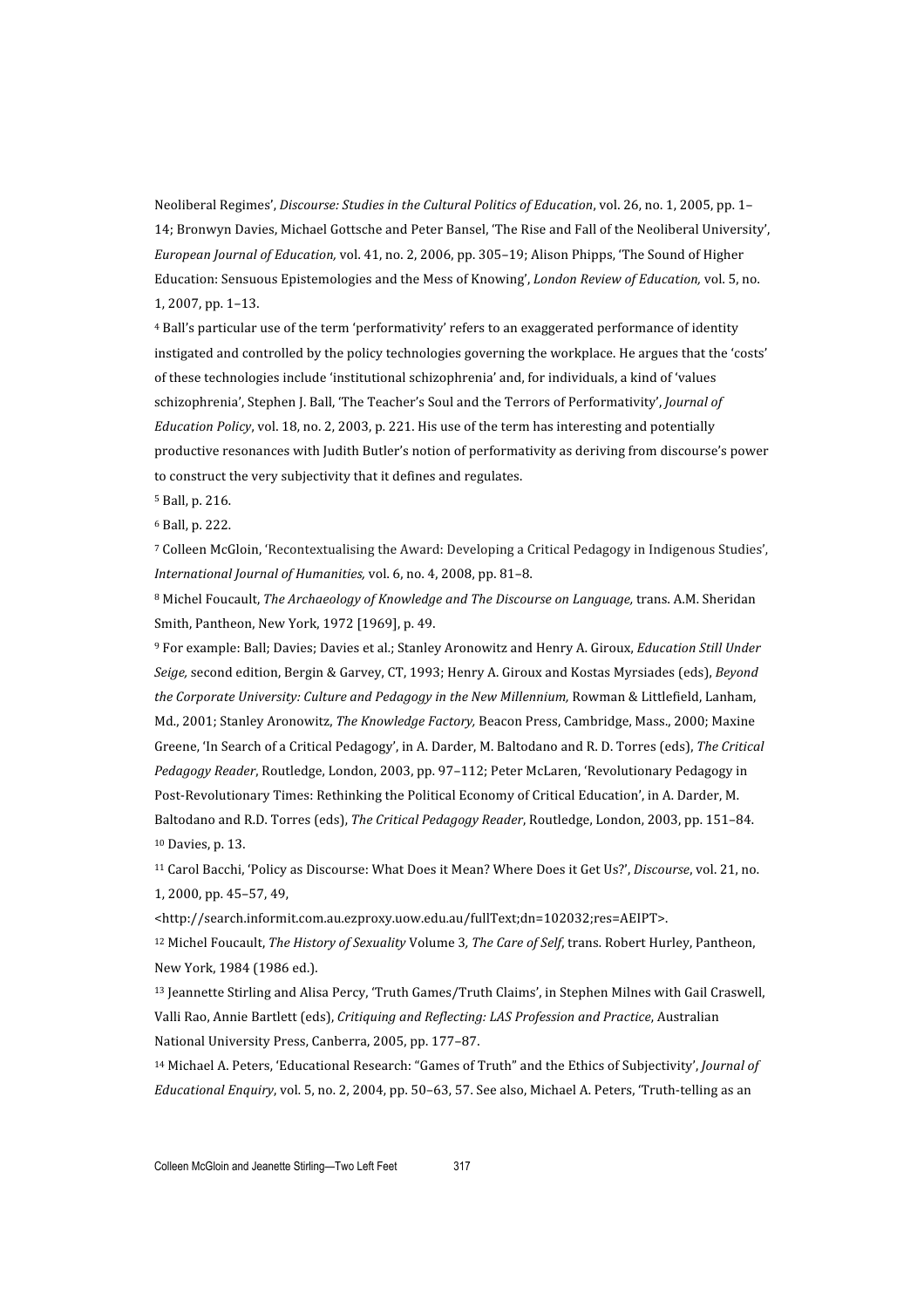Educational Practice of the Self: Foucault, *Parrhesia* and the Ethics of Subjectivity', Oxford Review of *Education*,
vol.
29,
no.
2,
2003,
pp.
207–23.

<sup>15</sup> Lew Zipin and Marie Brennan, 'The Suppression of Ethical Dispositions through Managerial Governmentality: A Habitus Crisis in Australian Higher Education', International Journal of Leadership in *Education*, vol. 6, no. 4, 2003, pp. 351-70, 369.

<sup>16</sup> Alain Badiou, *Ethics: An Essay on the Understanding of Evil*, trans. Peter Hallward, Verso, London, 2001.

<sup>17</sup> Badiou,
p. 28.

18
Christine
Asmar
and
Susan
Page,
'Sharing
the
Load', *Campus
Review,* 2009*.*

<http://www.campusreview.com.au/pages/section/article.php?s=Comment&idArticle=13204>.

<sup>19</sup> Mark Furlong and Rhonda Brown, 'The Goal of "Cultural Competence": Contesting the Premise that Technical
Skills
should
be
Privileged
Above "Culturally
Critical
Practice"', *Psychology
and
Indigenous*  Australians: Teaching, Practice and Theory, Proceedings of the Second Annual Conference, UNISA, July, 2008,
pp.
83–93.

20
Universities
Australia,
2009,

<http://www.universitiesaustralia.edu.au/content.asp?page=/about/pos\_vacant/index.htm>.

21
Universities
Australia.

<sup>22</sup> Nicholas C. Burbules, 'The Limits of Dialogue as a Critical Pedagogy' in Peter Pericles Triofonas (ed.). *Revolutionary
Pedagogies*,
Routledge,
New
York,
2000,
pp.
251–73,
266.

<sup>23</sup> Mark A. King, Anthony Sims and David Osher, 'How is Cultural Competence Integrated in Education?', 2009,
<http://cecp.air.org/cultural/Q\_integrated.htm>.

<sup>24</sup> <http://cecp.air.org/cultural/Q\_integrated.htm>.

<sup>25</sup> T. Cross, B. Bazron, K. Dennis and M. Isaacs cited in Ellen Grote (ed.), Principles and Practices of Cultural Competency: A Review of the Literature, Indigenous Higher Education Advisory Council (IHEAC),
August
2008,
pp.
1–52, 14, <www.dest.gov.au/.../Principle\_Practices\_Cultural\_Competency‐ pdf.htm>.

26
<http://cecp.air.org/cultural/Q\_integrated.htm>

27
Grote,
p. 43.

<sup>28</sup> Jacques Derrida, *Of Grammatology*, trans. Gayatri Chakravorty Spivak, Johns Hopkins University Press,
Baltimore,
1974,
p. 49.

29
Personal
communication
with
Indigenous
colleagues
involved
in
cultural
awareness/competence. <sup>30</sup> Bronwyn Lumby and Terri Farrelly, *Family Violence, Help-Seeking and the Close-Knit Aboriginal* Community: Lessons for Mainstream Service Provision, Australian Domestic and Family Violence Clearing House, UNSW, Sydney, 2009. Lumby and Farrelly head the Centre for Cultural Competence in Australia (CCCA). They present Aboriginal and Torres Strait Islander cultural competency training to a wide range of organisations throughout Australia. CCCA has been accredited and approved by TAFE